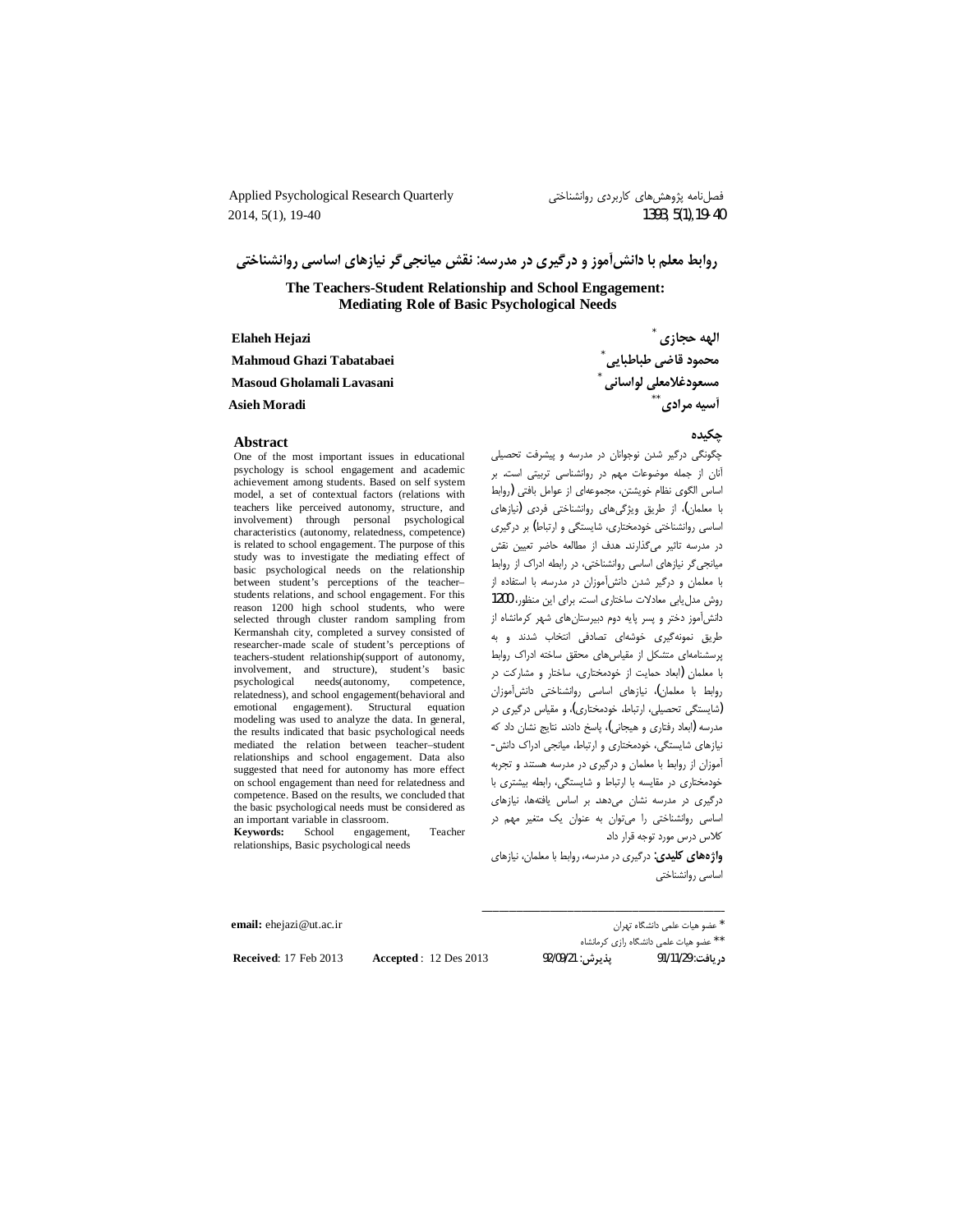### مقدمه

چرا دانش آموزان مدرسه را خسته کننده می دانند و برای انجام تکالیف خود کمتر تلاش می کنند. چرا سطح احترام به مسوولان مدرسه و معلمان کاهش یافته است و دانش آموزان با انتظارات رفتاری و تحصیلی آنها هماهنگ نمیشوند. چرا سطح انگیزش دانش|موزان کاهش یافته است. درگیری مدرسه ای <sup>1</sup> پاسخی برای این سوال۱ها است. این مفهوم می¤واند سطوح پایین پیشرفت تحصیلی، سطوح بالای خستگی و بی علاقگی دانش آموزان و میزان زیاد ترک تحصیل آنها را تبیین کند (فردریکس<sup>2</sup> و همکاران، 2004). مفهوم درگیری، قسمتی از مدل گستردهتر انگیزش انسان است که طی چند دهه گذشته بسط و توسعه يافته است (كانل و ولبورن ، 1991؛ دسی و ریان <sup>4</sup>، 2000). درگیری، تظاهر قابل مشاهده انگیزش است و شامل شدت و مقدار تلاش و کیفیت هیجانی مشارکت در فعالیتها است (ریو<sup>5</sup> ، 2002). درگیری در مدرسه ماهیت چندوجهی دارد و دارای سه مولفه رفتاری، شناختی و هیجانی است که به صورت پویایی به هم مربوط هستند.

درگیری رفتاری<sup>6</sup>، شامل تعقیب اهداف، قوانین و هنجارهای کلاسی است و فقدان رفتارهای مخربی مانند فرار از مدرسه و ایجاد دردسر را نشان میدهد (فین و راک<sup>)</sup>، 1997). درگیری رفتاری، مشارکت در یادگیری و انجام تکالیف درسی را دربردارد و شامل تلاش، پشتکار، تمرکز و توجه، پاسخ به سوال&ا و مشارکت در بحثهای کلاسی است. درگیری هیجانی<sup>8</sup>، واکنشهای هیجانی دانشآموزان در کلاس مانند علاقه، خستگی، شادی، ناراحتی و اضطراب را نشان میدهد (اسکینر و بلمونت، 1993). برخی محققان درگیری هیجانی را با بررسی واکنشهای هیجانی دانشآموزان به مدرسه و معلمان ارزیابی کردهاند (استیپک<sup>9</sup>، 2002). درگیری شناختی<sup>10</sup>، به عنوان انعطاف،پذیری در حل مسئله، ترجیح تکالیف سخت و مقابله مثبت در مواجهه با شکست تعریف شده است (کانل و ولبورن،1991). یکی از روشن ترین .<br>مفهومسازي ها از درگيري، در الگوي نظام خويشتن <sup>11</sup> صورت گرفته است (کانل، 1990؛ کانل و ولبورن، 1991). مطابق این الگو دانش[موزان دارای نیازهای اساسی شایستگی، ارتباط و خودمختاری هستند. اگر نیازهای اساسی روانشناختی دانش آموزان در مدرسه برآورده شود، درگیری آنها در مدرسه افزایش می یابد (اسکینر و همکاران، 2008). شایستگی، نیازی روانشناختی است که برای دنبال کردن چالش های بهینه و

<sup>1.</sup> School Engagement

<sup>2.</sup> Fredricks 3. Connell& Wellborn

<sup>4.</sup> Deci & Ryan

<sup>5.</sup> Reeve

<sup>6.</sup> Behavioral Engagement

<sup>7.</sup> Finn & Rock

<sup>8.</sup> Emotional Engagement

<sup>9.</sup> Stipek

<sup>10.</sup> Cognitive Engagement

<sup>11.</sup> Self-System Model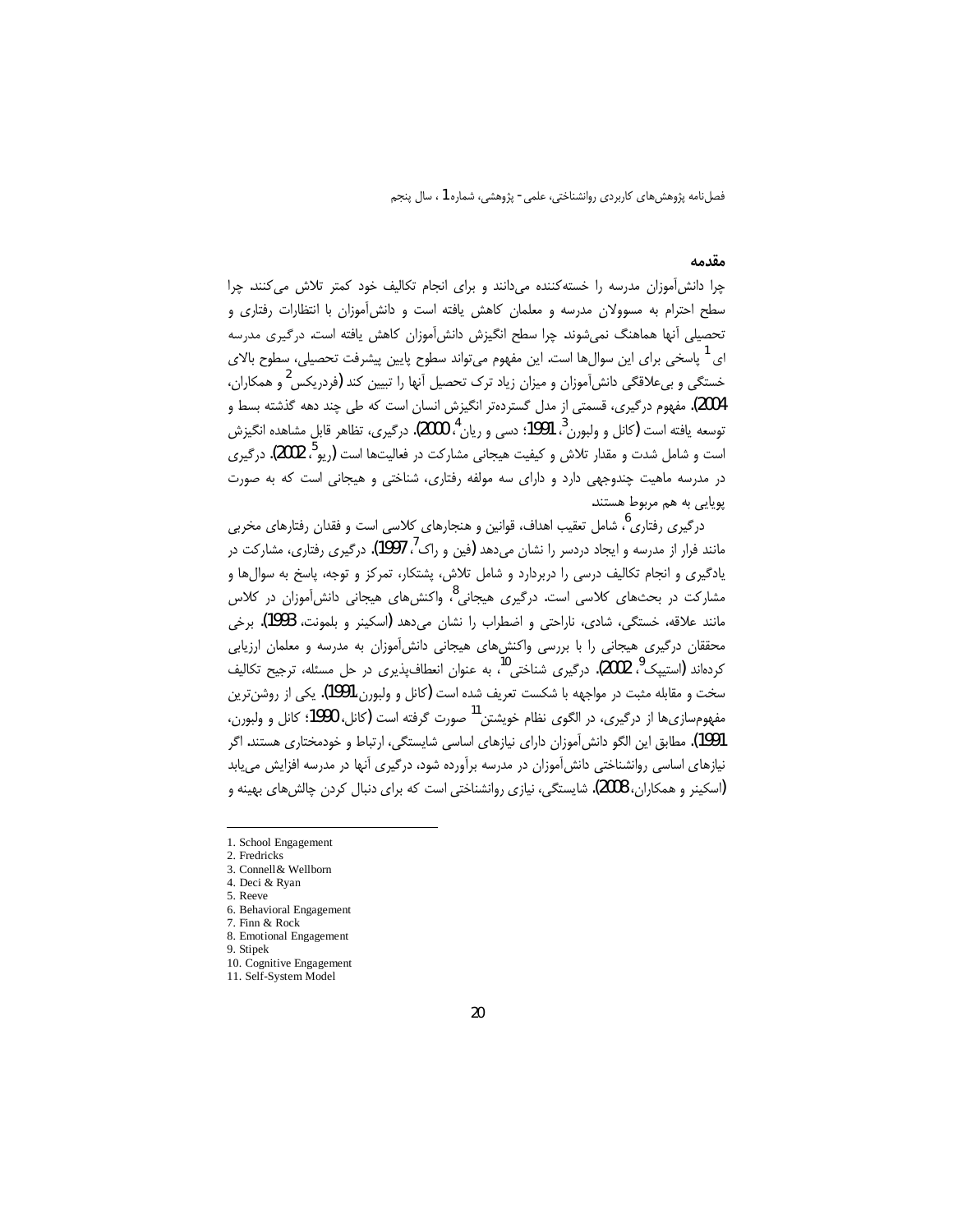تلاش براي تسلط يافتن بر آنها، انگيزش فطري فراهم مي كند (ريو، 1387). شايستگي، به تجربه خود به عنوان عاملی موثر در تعامل با محیط اجتماعی و فیزیکی گفته می شود (هارتر، 1982). هر مقدار که دانش آموزان احساس کارآمدی و شایستگی را در حوزه تحصیل ادراک کنند، درگیری آنها در مدرسه افزایش خواهد یافت. ادراکهای خودکارآمدی، شایستگی تحصیلی و کنترل، پیش بینهای قوی تلاش و یشتکار در مدرسه و واکنش های هیجانی به موفقیت و شکست هستند (ویگفیلد و همکاران، 2006). دانش[موزانی که سطح بالاتری از شایستگی تحصیلی را تجربه می کنند، اضطراب کمتری دارند و سطوح بالاترى از تكاليف چالش!نگيز را انتخاب مى كنند (هارتر، 1982). رابطه باورهاى خود-كارآمدى با پیامدهای مثبت تحصیلی در بسیاری از تحقیقات نشان داده شده است (از جمله بررسی کمالی زارچ و همکاران، 1385). باورهای شایستگی و خود-کارآمدی، با درگیری هیجانی و رفتاری، ارتباط مثبتی دارند (رودولف<sup>ا</sup>و همکاران، 2001). علاوه بر تجربه شایستگی، کانل و ولبورن (1991)، به نقش ارتباط در سلامتی دانش آموزان در مدرسه تاکید دارند. بر آورده شدن این نیاز، درگیری در مدرسه را افزایش می دهد. احساس مهم بودن برای شرکای اجتماعی اهمیت زیادی دارد و رفتار پر انرژی، تلاش، پشتکار و مشارکت دانش آموزان را بر می|نگیزد، هیجانهای مثبت، مانند علاقه و اشتیاق را افزایش میدهد و هیجانهای منفی، چون اضطراب و بی حوصلگی را کاهش میدهد. دانش آموزانی که در مدرسه احساس انزوا را تجربه می کنند، مشارکت کمتری در فعالیتهای مدرسه دارند. این دانش آموزان به راحتی بی-حوصله، نگران، ناکام و سرخورده می شوند (فرر و اسکینر، 2003). مطابق نظریه خودتعیین گری ُ، تجربه احساس خودمختاری و انتخاب گری نیز نقش مهمی در بهبود عملکرد افراد دارد. خودمختاری، به تجربه آزادی در آغاز و ادامه رفتار تاکید دارد. مطالعات انجام شده در حوزههای متفاوت زندگی، پیامدهای مثبت تجربه خودمختاری را نشان دادهاند (دسی و ریان، 2000). در حوزه تعلیم و تربیت، تنظیم مستقل اعمال با سطوح بالاتر ادراک شایستگی و درجهبندی معلم از شایستگی تحصیلی، کاربرد راهبردهای یادگیری بهینه، سبکهای مقابلهای سازگارتر و امتیازهای تحصیلی بالاتر همراه است (ونستینکیست<sup>3</sup> و همکاران، 2004). نیازهای اساسی خودمختاری و ارتباط، با درگیری در مدرسه رابطه مثبت دارند (ون یزن و همكاران<sup>4</sup>، 2007).

بر اساس الگوی نظام خویشتن، عوامل بافتی با میانجیگری نیازهای اساسی، بر درگیری در مدرسه تاثیر میگذارند. وجود ویژگیهای خاصی در بافت، برای برآورده شدن مناسب نیازهای اساسی ضروری است. بافتهای حامی خودمختاری، مشارکت<sup>5</sup> و ساختار<sup>0</sup>، برآورده شدن نیازهای اساسی را تسهیل می-

<sup>1.</sup> Rudolph

<sup>2.</sup> Self-Determination Theory

<sup>3.</sup> Vansteenkiste

<sup>4.</sup> Van Ryzin 5 Involvement

<sup>6.</sup> Structure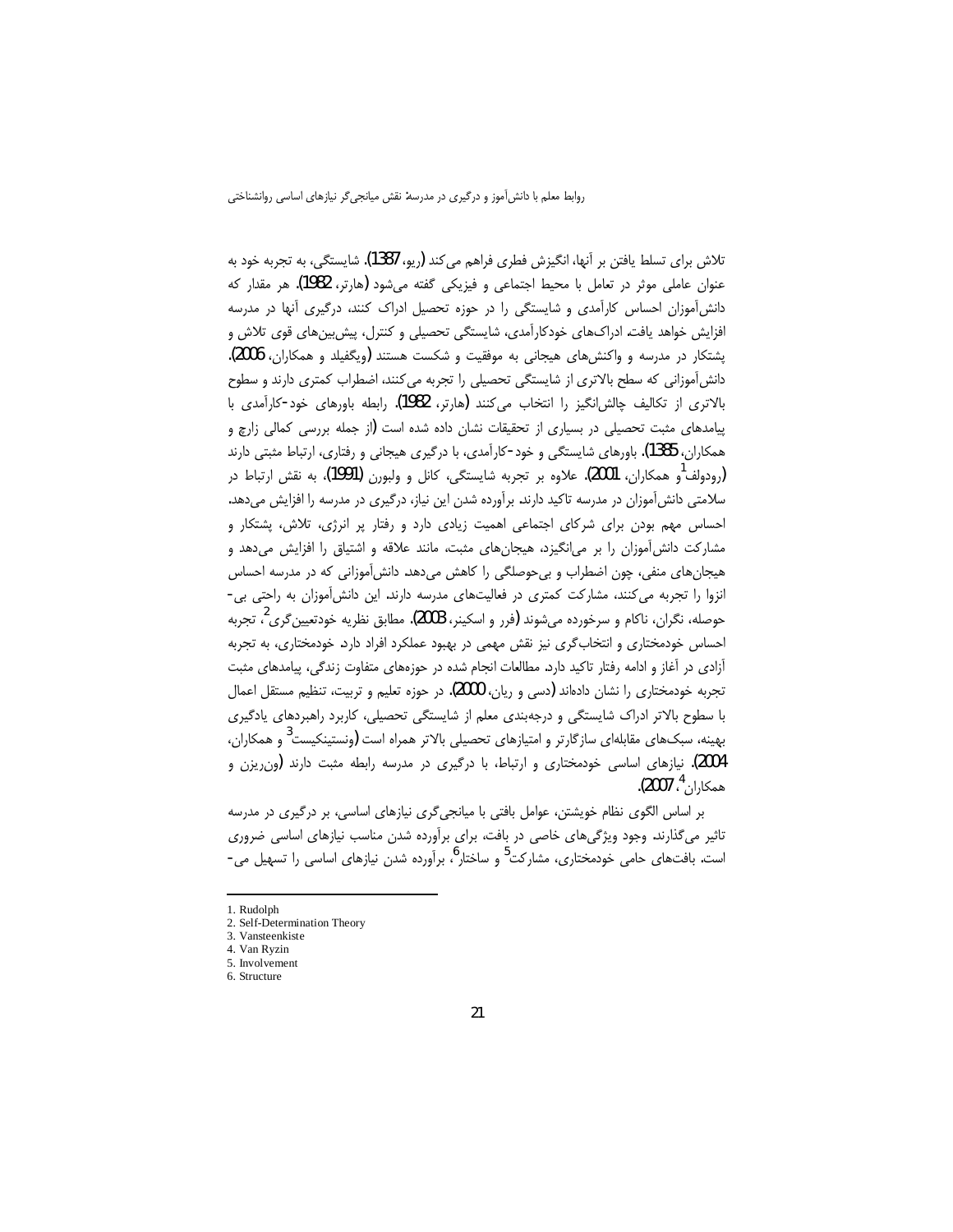کنند (اسکینر و ایج، 2002). حمایت از خودمختاری، به مقدار آزادی که دانش آموزان برای تعیین رفتار خود تجربه می کنند، اشاره دارد (اسکینر، 1995). در بافت حامی خودمختاری، افراد تکالیف مبتنی بر ارزشها، علایق و اهدافی را که اساس هویت آنها را تشکیل میدهد، انتخاب م*ی ک*نند **(**اشور<sup>1</sup> و همکاران، 2005). انتخابهای خودمختار، انتخابهایی هستند که مبتنی بر آگاهی افراد از نیازهای ارگانیسمی خود است. از طرف دیگر وقتی دانش آموزان در روابط اجتماعی گرمی، دوست داشته شدن و ارزشمند بودن را تجربه کنند، نیاز آنها به ارتباط برآورده می شود. در این روابط، افراد عواطف خود را ابراز می کنند و از تعامل با هم لذت می برند. ساختار، به مقدار اطلاعات موجود در بافت اشاره دارد که نشان می دهد، چگونه دانش آموزان می توانند پیامدهای مطلوب را کسب کنند. در یک موقعیت اجتماعی ساختارمند، شرکای اجتماعی دارای ارتباطی روشن و قابل پیش بینی هستند و محدودیتها، انتظارات، قوانین و هنجارها به خوبي تعريف شدهاند (اسكينر و بلمونت، 1993). در چنين محيطي، دانشآموزان ميدانند چگونه تكاليف خود را مدیریت کنند و موفقیت و شایستگی را تجربه نمایند (زیمرجمبک<sup>2</sup> و همکاران، **2006)**. مطابق رویکردشناختی- اجتماعی، رفتار فرد نه بر اساس نتایج آنی، بلکه بر اساس انتظارات یا نتایج پیش بینی شده تنظیم می شود. بنابراین، افراد از طریق توسعه انتظاراتی درباره نتایج اعمال مختلف قادر هستند قبل از هرگونه اقدامی، نتایج اعمال خود را ببینند و پاداشها و تنبیههای ناشی از آن را پیش بینی کنند (پروین و جان ؒ، 1381). وجود ساختار در بافت کلاس، به دانش[موزان کمک میکند که وابستگیهای عمل-پیامد را درک کنند و انتظارات خود درباره نتایج اعمالشان را توسعه دهند.

از آنجا که، هر بافت اجتماعی موقعیتی متشکل از شرکای اجتماعی و فعالیتهای آنها است، می توان ویژگیهای حمایت از خودمختاری، ساختار و مشارکت را در کیفیت تعامل شرکای اجتماعی جستجو کرد. از جمله شرکای اجتماعی مهم دانشآموزان در محیط مدرسه و کلاس، معلمان هستند. درحالی که، در برخی از پژوهش های پیشین، رابطه بعضی از ویژگی های معلمان مانند سطح دانش و معلومات، بالا بودن مدرک تحصیلی و سابقه تدریس، با پیشرفت تحصیلی دانش آموزان بررسی شده است (الهام یور، 1373؛ مهرابی;اده هنرمند و همکاران، 1383)، اما کیفیت تعامل معلمان با دانش آموزان در محیط کلاس، کمتر مورد توجه واقع شده است. ادراک دانش آموزان از کیفیت تعامل معلمان، بر درگیری آنها در فعالیتهای یادگیری موثر است. یکی از ابعاد تعامل معلمان با دانش[موزان، مشارکت است. مشارکت، ارتباط هیجانی بین معلم و دانش[موز، و ماهیت متقابل این رابطه را نشان میدهد (فرر<sup>4</sup> و اسکینر، 2003). معلمان<sub>ی</sub> که در شاخص مشاركت بالا هستند، زمانى را به ابراز عاطفه به دانش آموزان اختصاص مىدهند و از تعامل با آنها لذت مي برند. مشاركت و قدرت تقسيم شده بين معلم و دانش آموز، مي تواند سبب موفقيت دانش -

<sup>1.</sup> Assor

<sup>2.</sup> Zimmer-Gembeck 3. Pervin & John

<sup>4.</sup> Furrer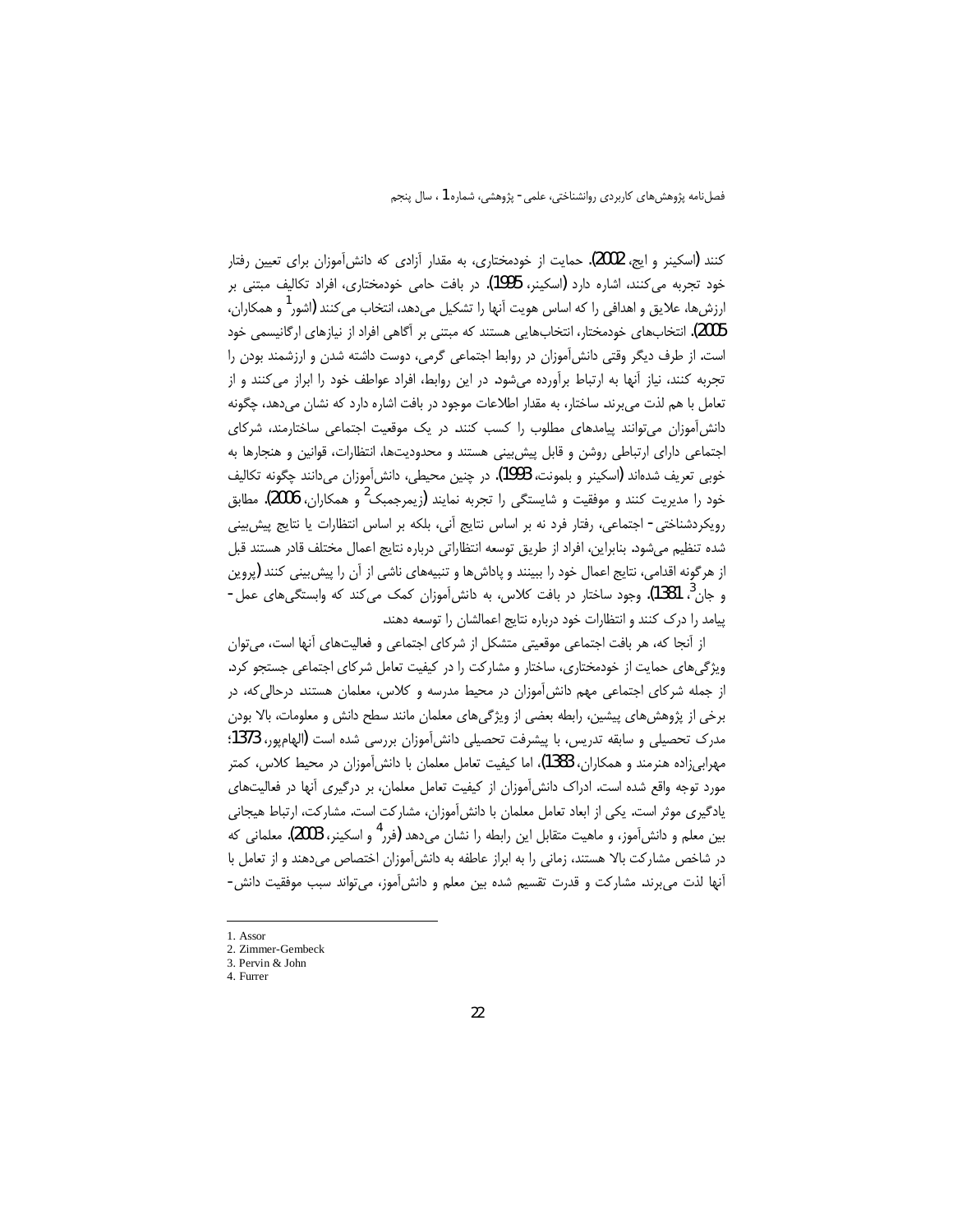آموزان و رضایت معلمان باشد. شواهد نشان میدهند که انگیزش درونی، شایستگی و اعتماد به نفس دانش آموزانی که احساس می کنند معلمانشان گرم و حامی خودمختاری هستند، نسبت به دانش آموزانی که دیدگاه منفی در مورد معلمانشان دارند، بیشتر است (ریان و گرولنیک، 1986). بنابراین، مشارکت معلمان، نه تنها نیاز به ارتباط، بلکه نیازهای شایستگی و خودمختاری دانش آموزان را برآورده می سازد. وقتی کیفیت تعامل معلمان با دانش آموزان در بعد مشارکت ضعیف باشد، نه تنها نیاز دانش آموزان به ارتباط برآورده نمی شود، بلکه دانش آموزان معلمان را افرادی ناپایدار و زورگو ادراک می کنند. بین مشارکت معلمان و درگیری رفتاری، هیجانی و شناختی دانش آموزان، رابطه مثبتی وجود دارد. اسکینر و بلمونت (1993)، نشان دادند که بعد مشارکت در روابط معلمان با دانشآموزان، با میانجیگری نیاز به ارتباط بر درگیری در مدرسه تاثیر میگذارد. مولفه ساختار در روابط معلمان با دانش آموزان، انتظارهای معلمان از دانشآموزان برای رفتار تحصیلی و اجتماعی و پیامد حصول یا شکست در رسیدن به این انتظارات را نشان میدهد (کانل، 1990). وقتی معلمان قوانین و محدودیتهای کلاسی را برای دانش-آموزان توضیح دهند و پاسخهای پایداری به رفتارهای آنها نشان دهند، درگیری در مدرسه افزایش می-یابد (اسکینر و بلمونت، 1993). حجم گستردهای از بررسی های مربوط به درگیری در مدرسه نشان می-دهند معلمانی که توانایی بیشتری برای مدیریت کلاس دارند، هنجارها و فرایندهای کارآمدی به کار می برند که سبب می شود دانش آموزان زمان بیشتری بر انجام تکالیفشان متمرکز باشند و مشکلات انضباطی کمتری نشان دهند. تحسین و ترغیب کلامی دانش آموزان توسط معلمان از جمله عناصر مطرح شده در بعد ساختار است (بروفی <sup>۱</sup>، 2004) که به عنوان یکی از منابع اطلاعاتی مربوط به خود-کارآمدی، بر عملكرد تحصيلي دانش[موزان تاثير ميگذارد (كمالي زارچ و همكاران، 1385). مطابق بررسي تيلور و انتامانیس $^2$ (2007)، رابطه بین ساختار و پیامدهای مثبت تحصیلی، توسط تجربه خودمختاری و شایستگی، میانجی گری می شود. علاوه بر ساختار، حمایت معلمان از خودمختاری دانش آموزان، نقش مهمی در افزایش درگیری کلاسی دانش آموزان دارد (جانگ و جون<sup>?</sup>، 2008). حمایت معلمان از خودمختاری، آزادی دانش آموزان برای تعیین رفتارهایشان را نشان میدهد. معلمان میتوانند به دانش آموزان اجازه دهند که در حدود اختیارات خود، فعالیتهای یادگیریشان را انتخاب کنند. معلمان حامی خودمختاری، فعالیتهای کلاسی را در جهت علایق دانش آموزان هدایت میکنند. پرورش خودمختاری در غیاب پاداشهای بیرونی، کنترل و فشار اهمیت دارد. دسی و همکاران (1981)، نشان دادند که دانش[موزان در روابط با معلمان کنترل کننده، انگیزش تبحری پایین، اطمینان کمتر به تواناییهای تحصیلی و ادراک خودارزشی پایینی نشان میدهند. بررسی انگیزش درونی نشان میدهد که محیطهای کنترل کننده، علاقه، تمایل به انجام تکالیف چالش|نگیز و پشتکار (شاخصهای درگیری رفتاری و هیجانی) را کاهش

<sup>1.</sup> Brophy

<sup>2.</sup> Taylor & Ntoumanis

<sup>3.</sup> Jong & Jeon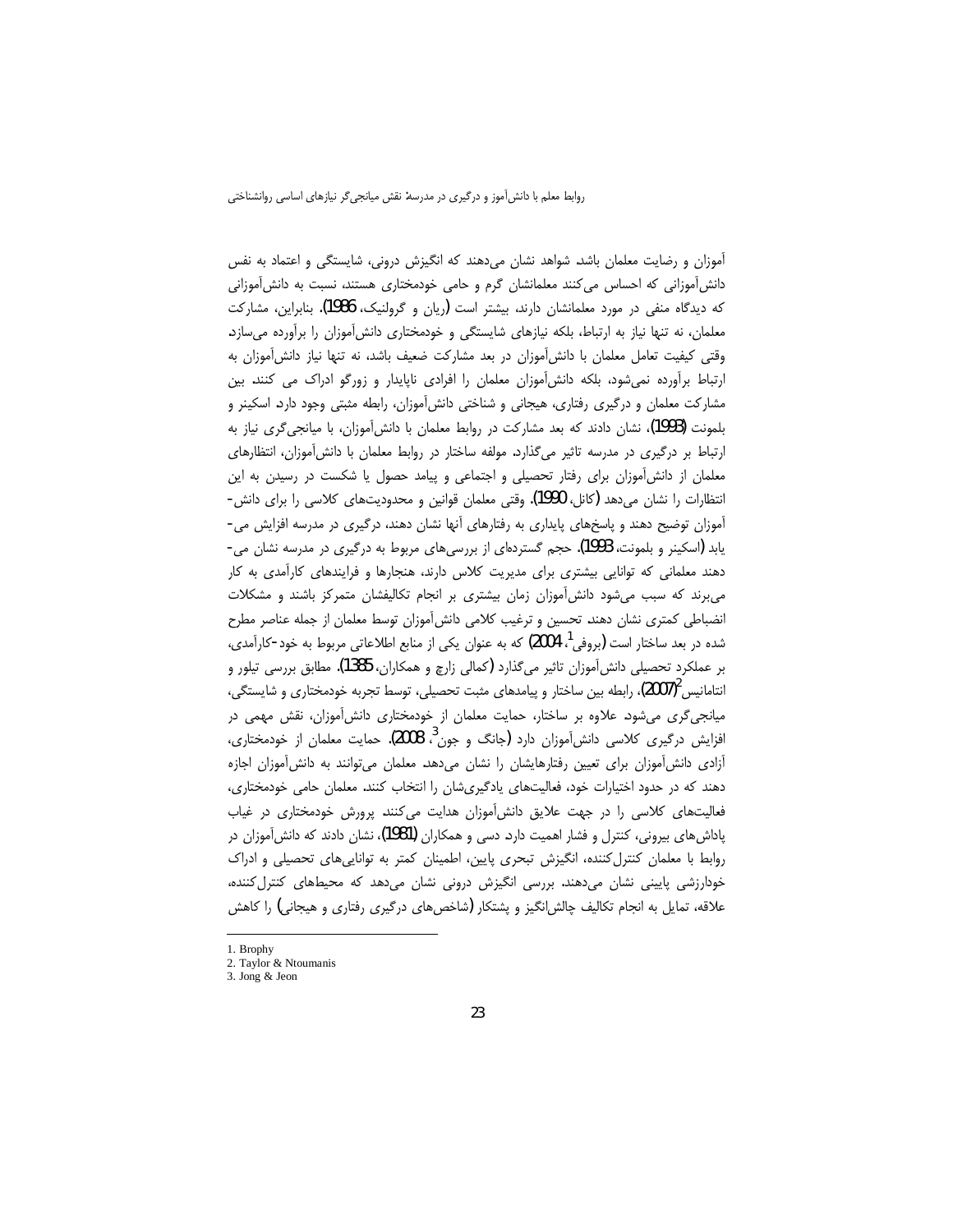می دهند (دسی و ریان، 1987). استاندج<sup>1</sup> و همکاران (2006)، در مطالعه خود نشان دادهاند که حمایت معلمان از خودمختاری، با میانجی گری نیاز دانش آموزان به ارتباط، شایستگی و خودمختاری، بر انگیزش خودتعیین گر آنها تاثیر میگذارد. حمایت معلمان از خودمختاری، دانشآموزان را از آثار منفی مربوط به ویژگی های خاص برنامههای تحصیلی (مانند پرزحمت بودن، رقابت و دشواری این برنامهها)، محافظت می کند (شلدون و هون<sup>2</sup>، 2007). مطابق بررسی اسکینر و همکاران (2008)، ابعاد مشارکت، ساختار و حمایت از خودمختاری در روابط معلمان با دانش آموزان، بر درگیری رفتاری و هیجانی دانش آموزان موثر است. بازنگری پیشینه درگیری در مدرسه نشان میدهدکه در بیشتر مطالعات، رابطه مستقیم نیازهای اساسی و درگیری در مدرسه، یا رابطه مستقیم ادراک حمایت از خودمختاری، مشارکت و ساختار (پیشایندهای نیازهای اساسی)، در تعامل با شرکای اجتماعی و درگیری در مدرسه مورد بررسی قرار گرفته است و کمتر این سه متغیر (پیشایندهای نیازهای اساسی، نیازهای اساسی و درگیری در مدرسه) در یک مطالعه، با هم مورد توجه قرار گرفتهاند. بر همین اساس، هدف مطالعه حاضر بررسی نقش میانجیگر نیازهای اساسی روانشناختی، بین ادراک دانش آموزان از روابط با معلمان و درگیری در مدرسه است.

## الگوي مفهومي مطالعه حاضر

درگیری در مدرسه نشانگر مشارکت فعال دانش آموزان در فعالیتهای تحصیلی و اجتماعی مدرسه است. درگیری در مدرسه متاثر از عوامل بافتی از یک سو، و عوامل درون فردی، از سوی دیگر است. بر اساس الگوی نظام خویشتن و نظریه خودتعیین گری، نیازهای اساسی روانشناختی، بر درگیری در مدرسه موثر هستند. یکی از منابع موثر بر تجربه برآورده شدن نیازهای اساسی روانشناختی دانشآموزان، روابطی است که بین أنها و دیگر اعضای مدرسه (عوامل بافتی) ایجاد میشود. روابط معلمان با دانش[موزان، از جمله روابط کلیدی در مدرسه است. برای اینکه روابط با معلمان، به برآورده شدن نیازهای اساسی روانشناختی دانش آموزان منجر شود، باید کیفیت مناسبی داشته باشد. حمایت معلمان از خودمختاری، ساختار و مشارکت در روابط با دانش آموزان، برآورده شدن نیازهای اساسی روانشناختی دانش آموزان را تسهیل می-کند. در الگوی ارائه شده در این مطالعه، عوامل بافتی، شامل ادراک دانش آموزان از روابط با معلمان که دارای مولفههای حمایت از خودمختاری، مشارکت و ساختار است، از طریق نیازهای اساسی روانشناختی (خودمختاری، شایستگی و ارتباط)، با درگیری در مدرسه ارتباط دارد. تاکید الگوی ارائه شده، بر نقش میانجی گر نیازهای اساسی روانشناختی است. به عبارت دیگر، اگر نیازهای اساسی دانش آموزان (خودمختاری، صلاحیت و ارتباط)، برآورده نشود، دانش آموزان به طور کامل در فعالیتهای مدرسه درگیر نمیشوند. بر همین اساس، فرضیههای زیر مورد آزمون قرار خواهند گرفت:

<sup>1.</sup> Standage

<sup>2.</sup> Sheldon& Hoon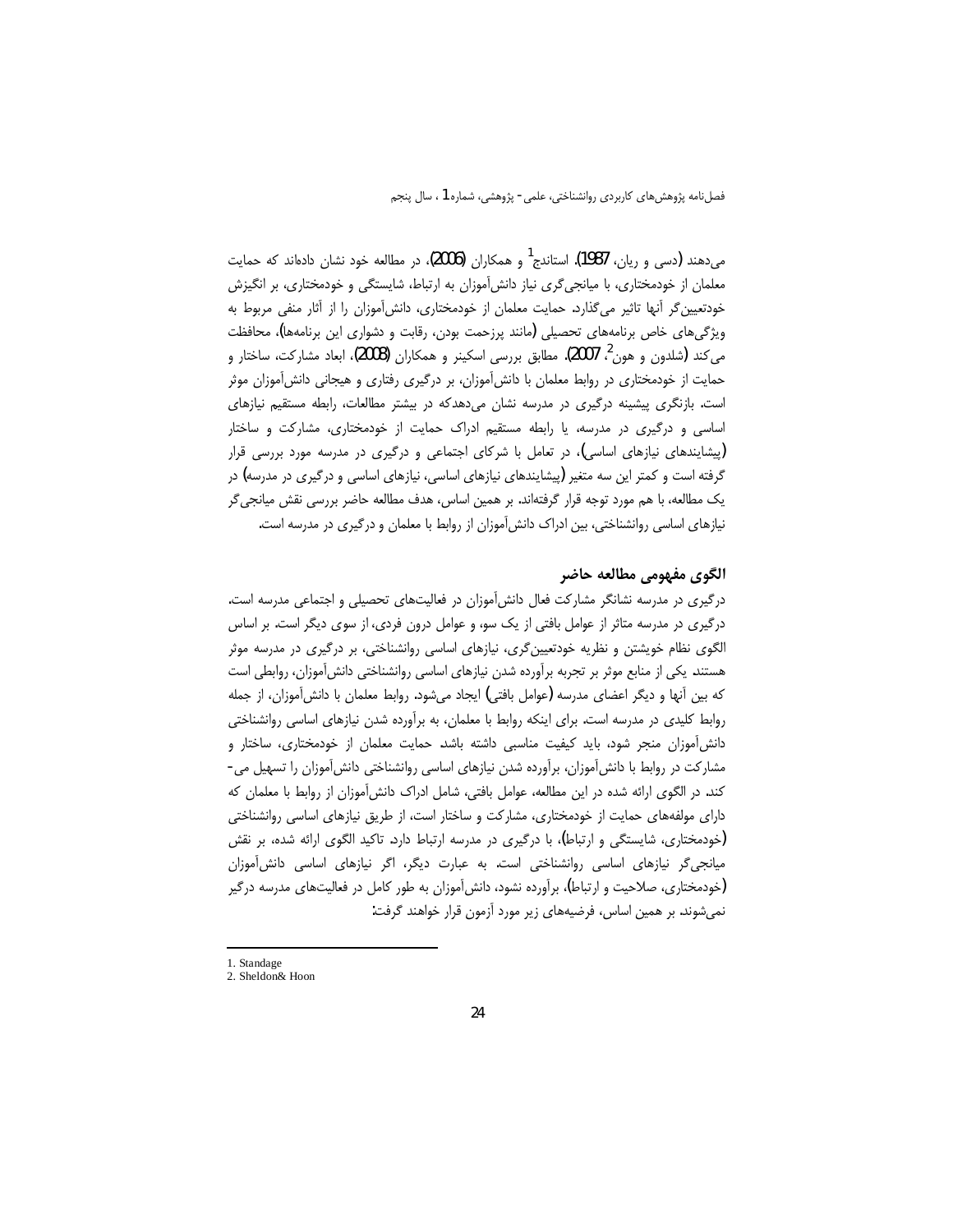

شکل 1. نمودار مفهومی درگیری در مدرسه بر اساس الگوی نظام خویشتن

فرضیه اول. ادراک از روابط با معلمان به طور مستقیم با درگیری در مدرسه دانشآموزان رابطه دارد. فرضیه دوم. نیازهای اساسی روانشناختی دانش آموزان، با درگیری در مدرسه آنها رابطه مستقیم و معنادار دارد.

فرضیه سوم. ادراک از روابط با معلمان، با نیازهای اساسی روانشناختی دانشآموزان (شایستگی، خودمختاری و ارتباط)، به طور مستقیم مرتبط است.

فرضیه چهارم. نیازهای اساسی روانشناختی بین ادراک دانش آموزان از روابط با معلمان و درگیری در مدرسه نقش میانجی دارد.

# روش

الف- جامعه آماري، نمونه و روش نمونهگیری

مطالعه حاضر از نوع طرحهای همبستگی است و هدف آن کشف روابط ممکن بین متغیرها، بر اساس مدل.یابی معادلات ساختاری<sup>۱</sup> است. جامعه آماری پژوهش را کلیه دانشآموزان دختر و پسر سال دوم دبیرستان شهر کرمانشاه در سال تحصیلی 89-1388 تشکیل میدهد. برای اجرای پژوهش در دو مرحله اقدام به نمونه گیری شد. ابتدا به منظور بررسی ویژگیهای روانسنجی مقیاسهای به کار رفته در مطالعه، تعداد 320 دانش آموز با روش نمونهگیری چند مرحلهای انتخاب شدند. سپس بر اساس روش N) N:q ( معرف تعداد مشاهدهها، و q معرف تعداد پارامترهایی است که باید در مدل برآورد شود، و این نسبت در اكثر مطالعات20 به 1 تعيين شده است، هومن، 1384)، تعداد 1200 دانش آموز دختر و پسر به عنوان نمونه نهایی به روش نمونهگیری خوشهای انتخاب گردید. برای انتخاب گروه نمونه، ابتدا مناطق آموزش و پرورش شهر کرمانشاه به 3 ناحیه تقسیم شد و از هر ناحیه، 8 مدرسه (4 مدرسه پسرانه و 4 مدرسه دخترانه) به صورت تصادفی مدنظر قرار گرفت و از هر مدرسه نیز،2 کلاس به صورت تصادفی انتخاب شد.

<sup>1.</sup> Structural Equation Modeling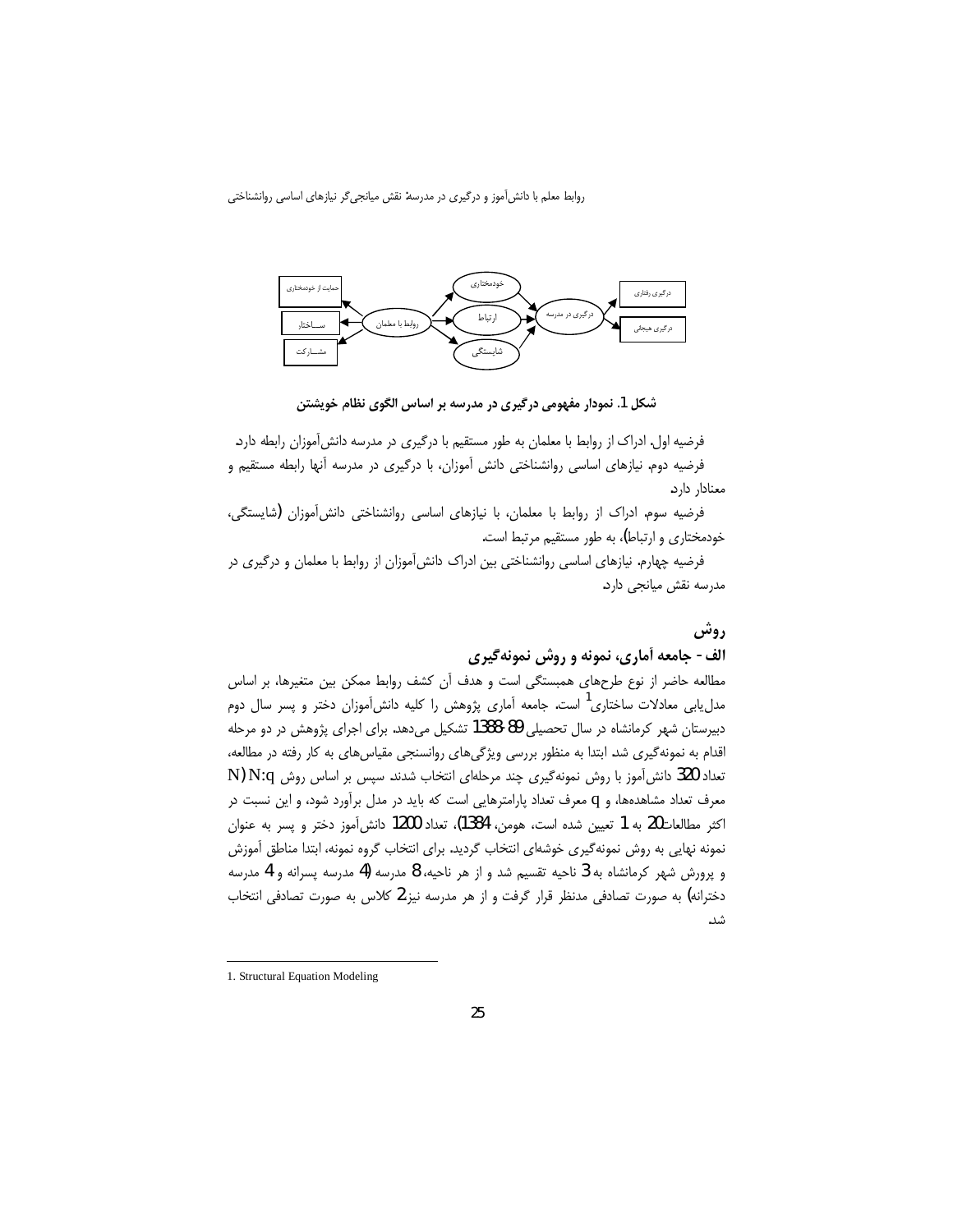ب- ابزار

1- مقياس محقق ساخته ادراك روابط با معلمان

به منظور اندازه گیری ادراک دانش آموزان از روابط با معلمان، مقیاس خودسنجی بر اساس متون و منابع نظري موجود (اسكينر و ايج، 2002؛ اسكينر و بلمونت، 1993؛ فرر و اسكينر، 2003؛ اسكينر، 1998)، و پرسشنامههای خودسنجی، مانند ادراک روابط با معلمان (بلمونت و همکاران، 1992)، و ادراک روابط با والدین (اسکینر و همکاران، 2005)، تدوین شد. این مقیاس برای اندازهگیری متغیرهای ادراک روابط با معلمان (حمایت از خودمختاری، ساختار و مشارکت)، با 30 گویه (10 گویه برای هر مولفه) که در مقیاس 5 امتیازی لیکرت نمرهگذاری شده است، مورد استفاده قرار گرفت. مقیاس ادراک روابط با معلمان از سه زیر مقیاس ادراک حمایت از خودمختاری ("معلمانم سعی می کنند که ما از دستورهای آنها اطاعت کنیم" و "معلمانم به انتقادهای ما توجه می کنند")، ساختار ("معلمانم دلیل اهمیت رعایت قوانین مدرسه را برای ما توضيح مي‹هند" و "معلمانم به خاطر كوچكترين خطايي ما را تنبيه ميكنند")، و مشاركت ("مي‹انم كه معلمانم مرا دوست دارند" و "معلمانم براي من ارزش و احترام قائل هستند")، تشكيل شده است. پس از مراحل اعتباریابی و رواسازی، تعداد کل گویههای مقیاس به 15 گویه (برای هر عامل 5 گویه)، کاهش یافت. قابلیت اعتماد<sup>1</sup> مقیاس از طریق دو روش هماهنگی درونی بر پایه فرمول آلفای کرونباخ و بازآزمایی (با فاصله 2 هفته)، برآورد شد. قابلیت اعتماد این مقیاس ها بر اساس روش بازآزمایی، برای همه مقياس ها بيشتر از 0/65 بود كه در سطح 0/01 معنادار است.

روایی <sup>2</sup> این مقیاس، بر اساس شواهد وابسته به محتوای <sup>3</sup> و سازه <sup>4</sup> بررسی شد. مواد پرسشنامه ادراک از روابط با معلمان با توجه به پرسشنامههای موجود از جمله نسخه کوتاه شده ارزیابی دانش آموزان از بافت معلم<sup>5</sup> (بلمونت و همکاران، 1992) که ادراک دانش[موزان از حمایت معلم از خودمختاری، مشارکت و ساختار را ارزیابی می کند، و نظریههای مربوط، شامل الگوی نظام خویشتن (کانل و ولبورن، 1991)، و نظريه خودتعيين گري (دسي و ريان، 2000)، طراحي شدند. شواهد وابسته به روايي سازه، از طريق تحليل عاملي اکتشافي<sup>6</sup> و تاييدي<sup>7</sup> (روايي عاملي)، و روايي همگرا<sup>8</sup> به دست آمد.

در ابتدا تحلیل عاملی اکتشافی مقیاس ادراک روابط با معلمان، به روش تحلیل مولفههای اصلی<sup>9</sup> با چرخش متمایل<sup>10</sup> نشان داد که سه عامل با ارزش ویژه<sup>1</sup> بزرگتر از 50،1 درصد از واریانس تبیین شده را

<sup>1.</sup> Reliability

<sup>2.</sup> Validity

<sup>3.</sup> Content 4. Construct

<sup>5.</sup> A Shortened Version of the Student' Assessment of Teacher Context

<sup>6.</sup> Exploratory Factor Analysis 7. Confirmatory Factor Analysis

<sup>8.</sup> Convergent Validity

<sup>9.</sup> Principal Component Analysis

<sup>10.</sup> Oblique Rotation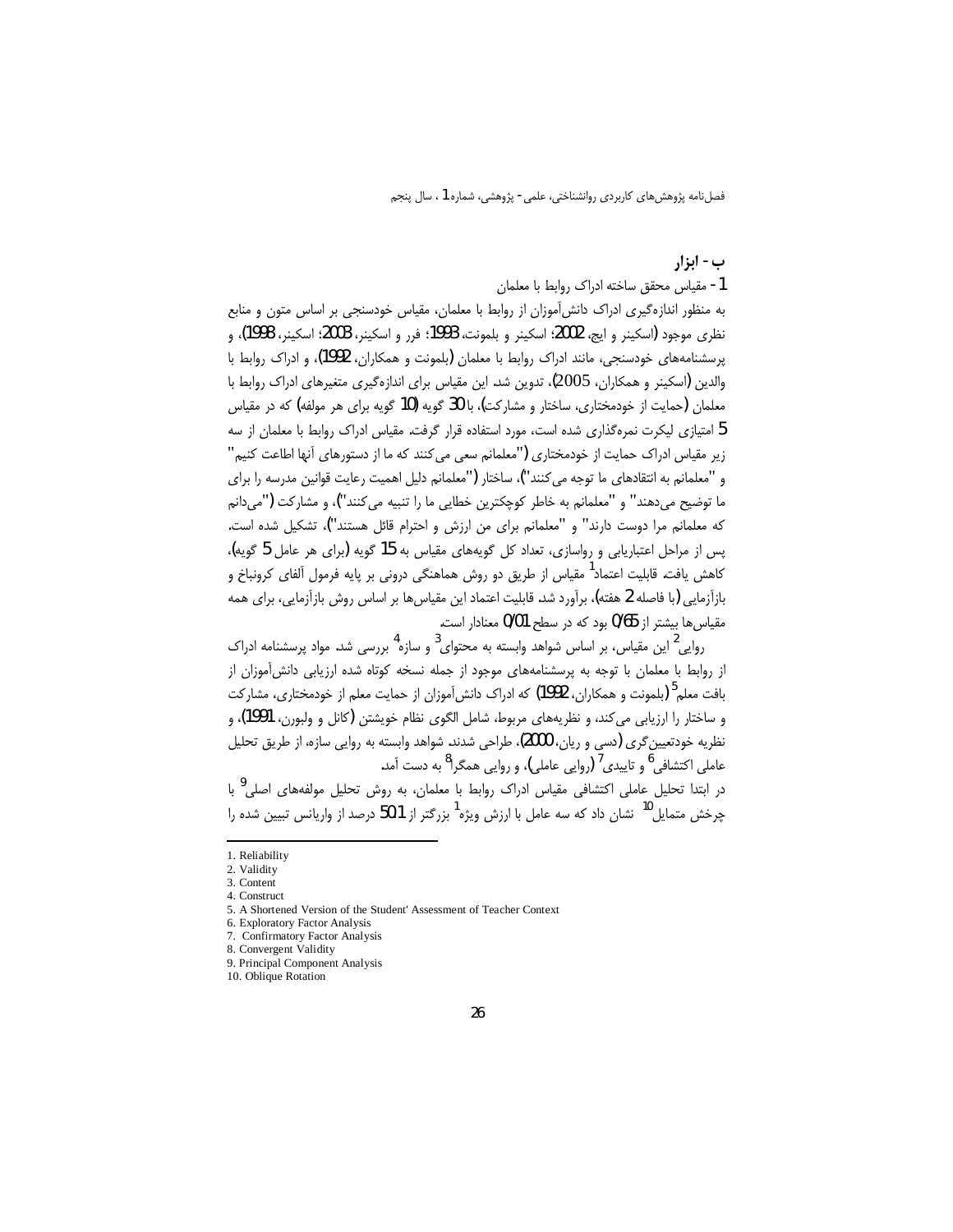به خود اختصاص می دهند. پس از مطابقت گویههای به دست آمده در تحلیل اکتشافی به گویههای اولیه و مبانی نظری، برای هر عامل تعداد 5 گویه که دارای بیشترین بار عاملی روی عامل مربوط به خود بودند، انتخاب شد. نتايج تحليل عاملي تاييدي اين مقياس نشان داد كه مدل سه عاملي از شاخصهاي برازش بهتری برخوردار است. نتایج این تحلیل در جدول زیر نشان داده شده است.

جدول 1. شاخصهای برازندگی تحلیل عاملی تاییدی مدل مرتبه دوم مقیاس ادراک روابط با معلمان

| <b>RMSEA</b> | CFI  | AGFI | $_{\mathrm{GFI}}$ |       | / df<br>γ2 | Df | χ2   | مدر                   |
|--------------|------|------|-------------------|-------|------------|----|------|-----------------------|
| 0/04         | 0/93 | 0/93 | 0/96              | 0/002 | 1/6        | 51 | 82/4 | ادراک روابط با معلماز |

به منظور بررسی روایی همگرای مقیاس ادراک روابط با معلمان، همبستگی این مقیاس با مقیاس زندگی کلاسی<sup>2</sup> (جانسون<sup>3</sup> و همکاران، 1985) که ادراک دانش[موزان از حمایت شدن به وسیله معلمان در دو حوزه تحصیلی و شخصی را اندازهگیری میکند، به دست آمد. نتایج نشان دادند که همه مولفههای مقیاس ادراک از روابط با معلمان، با نمرههای مقیاس زندگی کلاسی همبستگی مثبتی دارند. همچنین همبستگی این مقیاس با مقیاس جو یادگیری<sup>4</sup> (بلک<sup>5</sup> و دسی، 2000)، نیز محاسبه شد. همبستگی مولفه-های ادراک مشارکت و حمایت از خودمختاری مقیاس ادراک از روابط با معلمان، با نمرههای مقیاس جو یادگیری، مثبت و معنادار بود.

2- مقیاس نیازهای اساسی (خودمختاری، شایستگی و ارتباط). برای اندازه گیری نیازهای اساسی روانشناختی مراحل زیر انجام شد.

نیاز به خودمختاری: دانش آموزان، زمانی خودمختاری تحصیلی را تجربه می کنند که تمایلات، ترجیحات و خواستهايشان فرايند تصميم گيرى أنها را براى انجام دادن يا انجام ندادن تكاليف تحصيلى هدايت کند. به منظور اندازهگیری نیاز روانشناختی خودمختاری، از مقیاس سبکهای خودتنظیمی<sup>6</sup>(گوداز<sup>7</sup> و همکاران، 1994)، استفاده شد. این مقیاس بیست و چهار گویه دارد (شش گویه برای هر سبک). در مقياس سبکھاى خودتنظيمى، ابتدا 4 نمره براى 4 سبک تنظيم، شامل تنظيم بيرونى<sup>8</sup>، درونِفكنى<sup>9</sup>، همانند سازی شده<sup>10</sup> و درونی<sup>11</sup> به دست آمد. دانش[موزانی با سبک تنظیم بیرونی برای به دست آوردن

 $\overline{a}$ 

<sup>1.</sup> Eigenvalue

<sup>2.</sup> Classroom Life Scale

<sup>3.</sup> Johnson

<sup>4.</sup> Climate Learning Questionnaire

<sup>5.</sup> Black

<sup>6.</sup> Self-Regulations Styles

<sup>7.</sup> Goudas

<sup>8.</sup> External Regulation 9. Introjected Regulation

<sup>10.</sup> Identified Regulation

<sup>11.</sup> Internal Regulation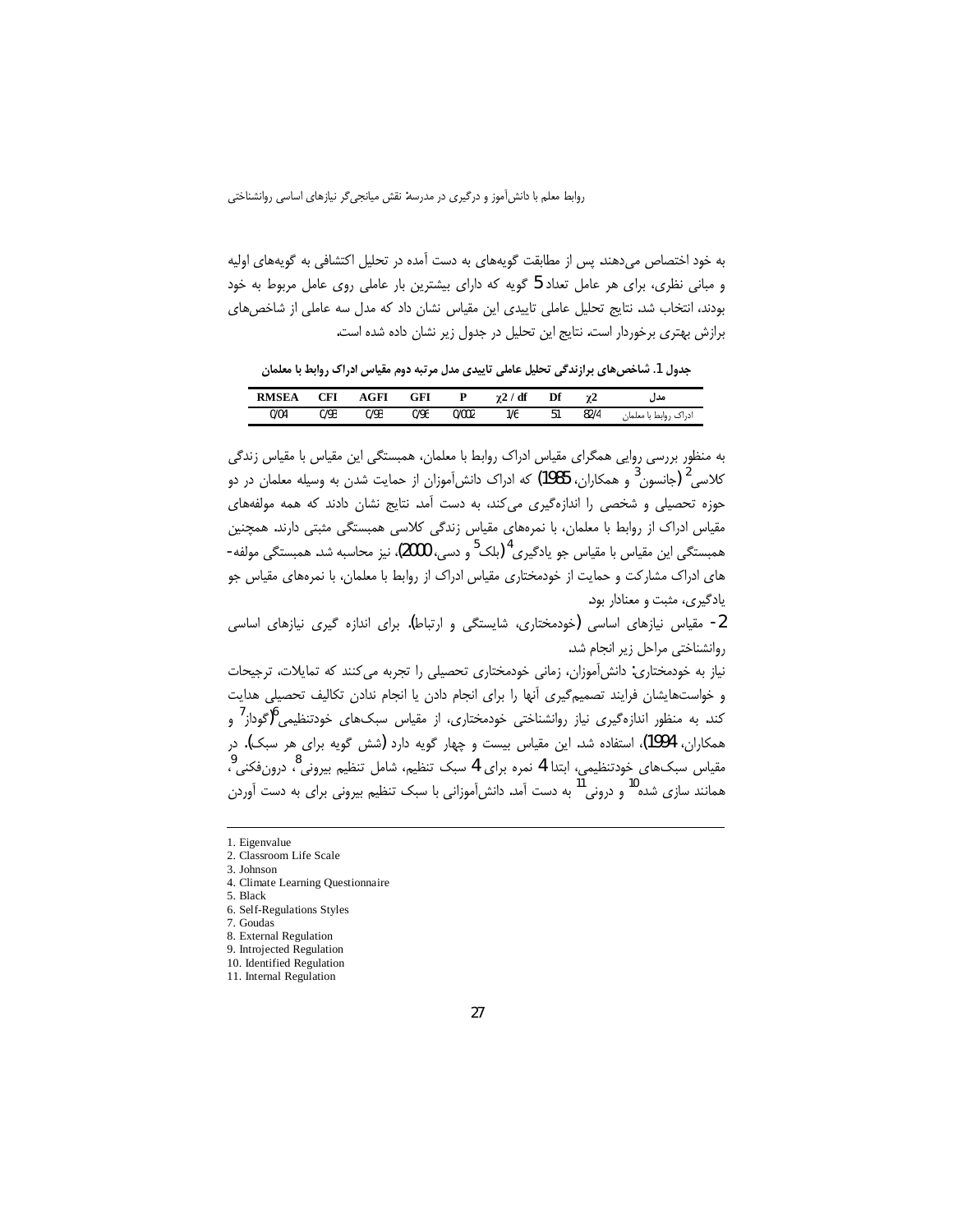پاداشهای بیرونی، تکالیف خود را انجام میدهند ("مجبورم تکالیفم را انجام دهم" و "اگر تکالیفم را انجام ندهم، به دردسر می|فتم"). اما در تنظیم درونِ فکنی شده، دانش آموزان به خاطر احساس گناه و وجود بايدها، تكاليف خود را انجام مي دهند ("تكاليفم را انجام مي دهم كه والدينم از من راضي باشند" و "تكاليفم را انجام مى دهم كه معلمانم فكر كنند دانش آموز خوبى هستم"). در تنظيم همانندسازى شده، دانش آموزان به صورت اختیاری مزایای انجام تکالیف درسی و فعالیتهای تحصیلی را قبول می کنند ("اگر تكاليفم را خوب انجام دهم، مطالب جديد را سريعتر ياد مي گيرم" و "مي خواهم آنچه از تكاليفم می آموزم، در زندگی به کار ببرم"). در تنظیم درونی، دانش آموزان با رضایت، علاقه و خشنودی تکالیف خود را انجام میدهند ("دوست دارم در مدرسه عملکرد خوبی داشته باشم" و "از یادگیری مطالب جدید لذت میبرم"). نمره خودمختاری، با اختصاص وزنهای مناسب به نمره هر یک از سبکهای تنظیم (تنظیم درونی با وزن 2+، بیرونی با وزن 2-، درونفکنی با وزن 1- و همانندسازی شده با وزن 1+)، به دست می آید (والرند و همکاران، 1997). قابلیت اعتماد هر سبک به روش آلفای کرونباخ به دست آمد که برای سبک بیرونی 0/63، درونی 0/78 همانندسازی شده 0/75 و درونفکنی 0/71، بود. برای بررسی ساختار عاملی مقیاس سبکھای خودتنظیمی، تحلیل عاملی اکتشافی و تاییدی انجام شد. تحلیل عاملی اکتشافی با چرخش متمایل صورت گرفت. نتایج نشان دهنده وجود 2 عامل بود که 40/28 درصد واریانس تبیین شده را به خود اختصاص میداد (1 عامل روی گویههای تنظیم بیرونی و 3 عامل روی تنظیم درونفکنی، همانندسازی شده و درونی). با انجام مجدد تحلیل عاملی اکتشافی با چرخش متمایل روی سه عامل مذکور، این سه عامل نیز با تبیین 52/1 درصد واریانس، از هم تفکیک شدند.

نیاز به ارتباط: ارتباط، به عنوان نیاز به احساس پیوند با اجتماع و تجربه خود به عنوان فردی ارزشمند و شایسته احترام و دوست داشته شدن تعریف میشود. برای اندازهگیری نیاز به ارتباط، از مقیاس ادراک روابط ريچر<sup>1</sup> و والرند (1998؛ استاندج<sup>2</sup> و همكاران، 2006) استفاده شد. اين مقياس داراي پنج گويه است است که احساس ارزشمند بودن و مورد توجه قرار گرفتن در مدرسه را نشان میدهد (مانند در این مدرسه: "اطرافيانم مرا درک مي کنند" و "اطرافيانم به نظر من در مورد مسايل توجه مي کنند").

نیاز به شایستگی: شایستگی، نیاز به موثر بودن در تعامل با محیط است. برای اندازهگیری نیاز به شایستگی، مقیاس ادراک شایستگی تحصیلی $^{3}$ هارتر<sup>4</sup> (1982)، به کار رفت. این مقیاس دارای هفت گویه گویه است ("در مورد تواناییم برای انجام تکالیف درسی|م نگران هستم" و "آنچه یاد می گیرم، زود فراموش می کنم"). این گویهها خودپنداره مثبت تحصیلی را میسنجند و نشان میدهند که دانش آموز تا

<sup>1.</sup> Richer

<sup>2.</sup> Standage 3. Academic Competence

<sup>4.</sup> Harter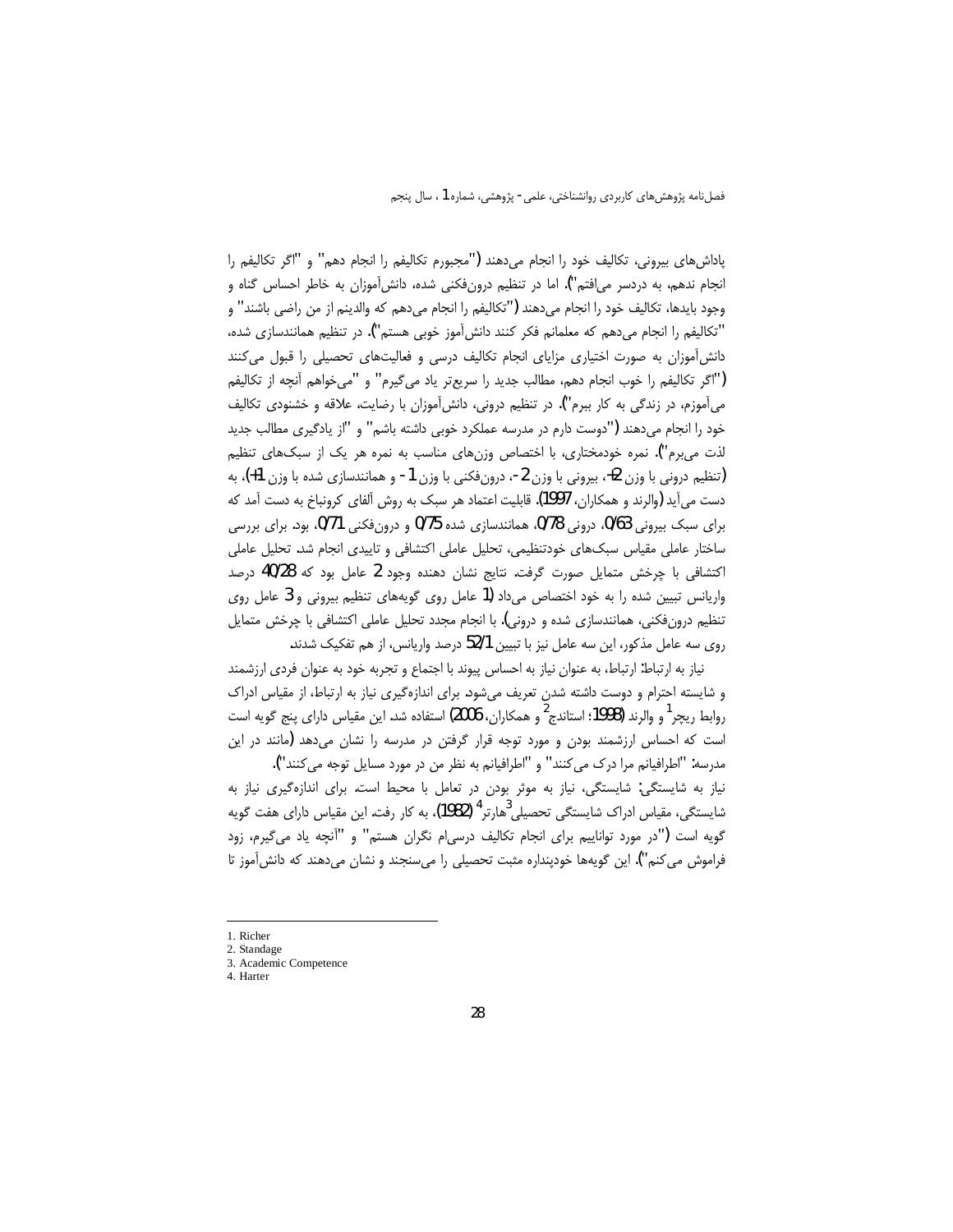چه میزان خود را در کنترل پیامدهای تحصیلی توانمند می داند. قابلیت اعتماد مقیاس های ادراک ارتباط و شایستگی، با روش آلفای کرونیاخ به ترتیب برابر 81/ و 0/61 بود.

روایی همگرای مقیاس نیازهای اساسی (خودمختاری، شایستگی و ارتباط)، از طریق همبستگی این مقیاس با مقیاس رضایت کلی از نیازهای اساسی <sup>1</sup>(دسی و همکاران**، 2001)،** محاسبه شد. 3- مقیاس درگیری هیجانی و رفتاری مدرسه

در پژوهش حاضر، مقیاس اسکینر و همکاران (1998)، برای اندازهگیری درگیری هیجانی و رفتاری در مدرسه به کار رفت. این مقیاس، یک مقیاس خودگزارشی با شانزده گویه است و در مقیاس 5 امتیازی لیکرت درجهبندی شده است. در این مقیاس، گویههای مربوط به درگیری رفتاری، ادراک دانش آموزان از تلاش، توجه و پشتکار در انجام تکالیف تحصیلی را میسنجند ("در کلاس به دقت به حرفهای معلمانم گوش میدهم" و "وقتی در کلاس هستم، حواسم به چیزهای دیگری مشغول میشود"). مقیاس درگیری هیجانی نیز تجارب هیجانی دانش آموزان در مورد مدرسه را منعکس می کند ("وقتی در مدرسه هستم، احساس نگرانی میکنم" و "من مدرسهام را دوست دارم"). قابلیت اعتماد مقیاس با روش آلفای کرونباخ برای درگیری رفتاری 0/74 و درگیری هیجانی 0/79 بود.

تحلیل عاملی اکتشافی به روش چرخش متمایل روی این مقیاس، وجود دو عامل را نشان داد که عامل اول، درگیری هیجانی، و عامل دوم، درگیری رفتاری را اندازه میگیرد. هر دو عامل، 43/3 درصد واریانس تبیین شده را به خود اختصاص دادند. روایی تشخیصی این مقیاس با کاربرد مقیاس سرخوردگی رفتاری<sup>2</sup> از مدرسه (اسکینر و همکاران، 1998)، بررسی شد. این مقیاس میزان خستگی، حواسپرتی و فقدان تلاش دانش آموزان در مدرسه را نشان می دهد. بین سرخوردگی رفتاری دانش آموزان و درگیری هیجانی و رفتاری آنها در مدرسه، همبستگی منفی به دست آمد.

### بافتهها

برای بررسی رابطه علی بین متغیرهای الگوی نظام خویشتن با درگیری در مدرسه، از مدل معادلات ساختاری استفاده شد، زیرا با استفاده از این روش میتوان فرضیههای طرح شده درباره روابط علی بین متغیرهای موجود در مدل را آزمود. از آنجا که، کاربرد روش معادلات ساختاری نیازمند فراهم بودن مفروضهها و شرایط خاصی است، در ابتدا مفروضههای مدل معادلات ساختاری مورد بررسی قرار گرفتند و پس از اطمینان به برقراری مفروضههای این روش، مدل پژوهش آزمون شد.

مطابق نظر شروت و بالگر<sup>3</sup>(2002)، به منظور بررسی معناداری رابطه غیر مستقیم بین متغیر پیش-بین  $({\rm X})$ )، و متغیر پیامد $({\rm Y})^2$ )، از طریق متغیر میانجی $({\rm M})^3$ )، باید شرایط خاصی برقرار باشد: 1) رابطه

<sup>1.</sup> Basic Need Satisfaction in General

<sup>2.</sup> Behavioral Disaffection

<sup>3.</sup> Shrout & Bolger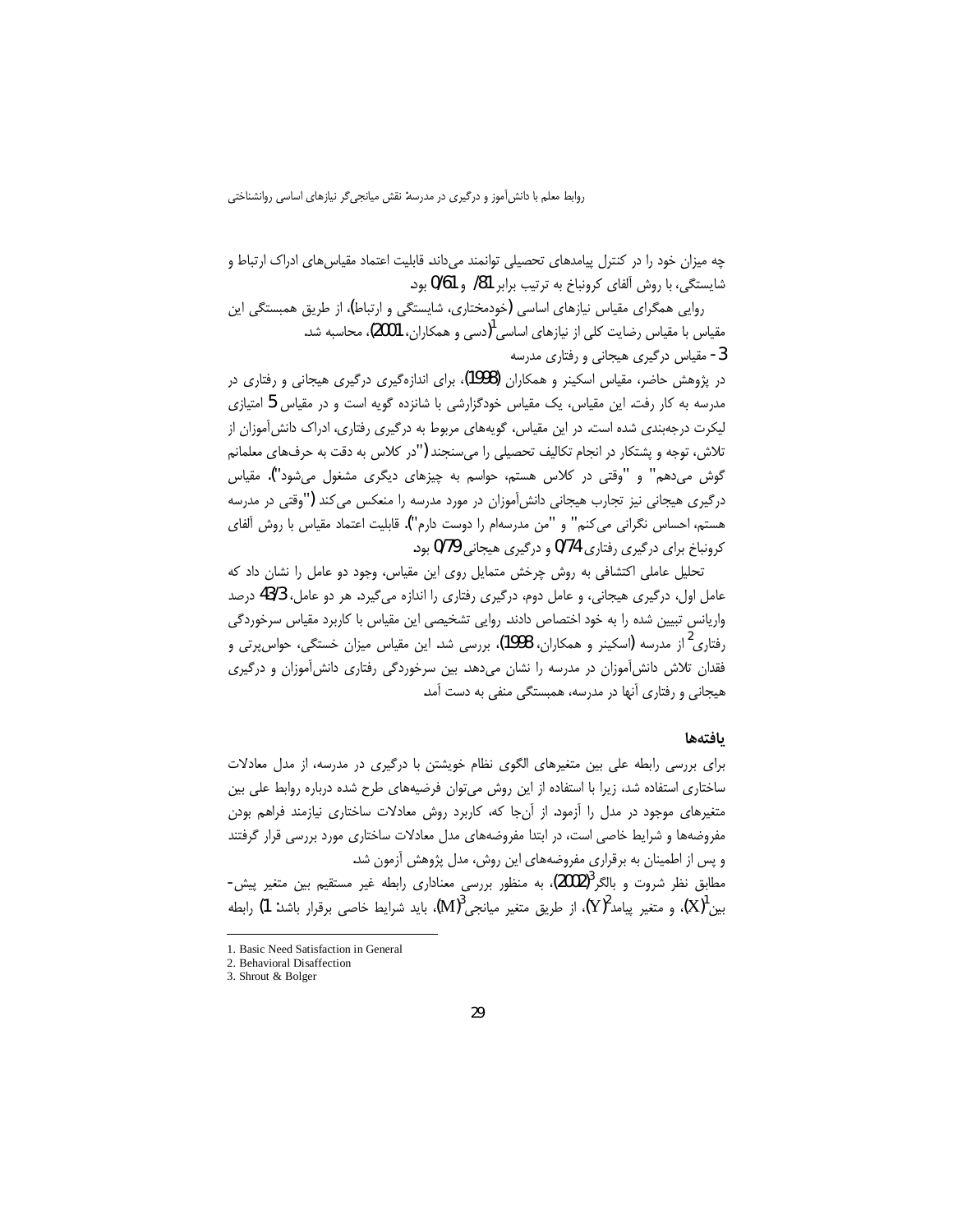مستقيم متغير پيش بين و متغير پيامدصفر نباشد، 2) متغير ميانجي با متغير پيش بين و متغير پيامد رابطه داشته باشد، و 3) رابطه غیرمستقیم متغیر پیش بین و متغیر پیامد از طریق متغیر میانجی صفر نباشد. برای بررسی این شرایط در ابتدا سه مدل ساده آزمون شد.

در مدل اول، رابطه مستقیم متغیر پیش بین (ادراک روابط با معلمان)، و متغیر پیامد (درگیری در مدرسه)، مورد أزمون قرار گرفت.

در مدل دوم، رابطه متغیر میانجی (نیازهای اساسی) با متغیر پیش بین، و در مدل سوم، رابطه متغیر میانجی با متغیر پیامد آزمون گردید و در مدل اصلی، ارتباط مستقیم و غیر مستقیم متغیر پیش بین و متغیر پیامد از طریق متغیر میانجی آزمون شد.

اگر روابط ذکر شده در مدلهای اول، دوم و سوم معنادار باشد و در مدل رقیب، با ورود متغیر میانجی، رابطه مستقیم ادراک روابط با معلمان و درگیری در مدرسه معنادار نباشد، در این شرایط بین ادراک روابط با معلمان و درگیری در مدرسه، رابطه غیر مستقیم معناداری با میانجیگری نیازهای اساسی وجود دارد. همبستگی متغیرهای مورد بررسی در جدول 2 نشان داده شده است.

جدول 2. ضرایب همبستگی متغیرهای نیازهای اساسی، درگیری در مدرسه و روابط با معلمان

| 8            |                      | 6       | 5         | 4                    | 3          | 2         |                       |                    |
|--------------|----------------------|---------|-----------|----------------------|------------|-----------|-----------------------|--------------------|
|              |                      |         |           |                      |            |           |                       | نیازهای اساسی      |
|              |                      |         |           |                      |            |           |                       | خودمختاري          |
|              |                      |         |           |                      |            |           | $0/17$ <sup>**</sup>  | شايستگى            |
|              |                      |         |           |                      | 1          | 0/10      | $0/20***$             | ارتباط             |
|              |                      |         |           |                      |            |           |                       | درگیری در مدرسه    |
|              |                      |         |           | 1                    | $0/34***$  | 0/23      | $0/41$ <sup>ww</sup>  | درگیری رفتاری      |
|              |                      |         | 1         | $0/51$ **            | $0/35***$  | $0/25$ ** | 0/22                  | درگیری هیجانی      |
|              |                      |         |           |                      |            |           |                       | روابط با معلمان    |
|              |                      | 1       | $0/21***$ | $0/10$ <sup>*</sup>  | $0/10^{*}$ | $0/14***$ | $0/28$ <sup>378</sup> | حمایت از خودمختاری |
|              |                      | $-0/03$ | $0/41***$ | $0/41$ <sup>**</sup> | $0/31$ **  | $0/18$ ** | 0/36                  | ساختار             |
| 1            | $0/18$ <sup>**</sup> | 0/02    | $0/37***$ | 0/43                 | $0/28$ **  | $0/18***$ | 0/14                  | مشاركت             |
| $*_{n-0/05}$ |                      |         |           |                      |            |           |                       |                    |

 $*_{p<0/01}$ 

فرضیه اول. ادراک از روابط با معلمان، به طور مستقیم با درگیری در مدرسه دانش آموزان رابطه دارد. ادراک روابط با معلمان، دارای سه مولفه حمایت از خودمختاری، ساختار و مشارکت است. با در نظر گرفتن این سه مولفه به عنوان نشانگرهای ادراک روابط با معلمان، مدل زیر آزمون شد. نمودار مسیر این مدل در شکل 2 ، و مشخصههای آماری آن درجدول 3 نشان داده شده است.

<sup>1.</sup> Predictor

<sup>2.</sup> Outcome

 $3.$  Mediator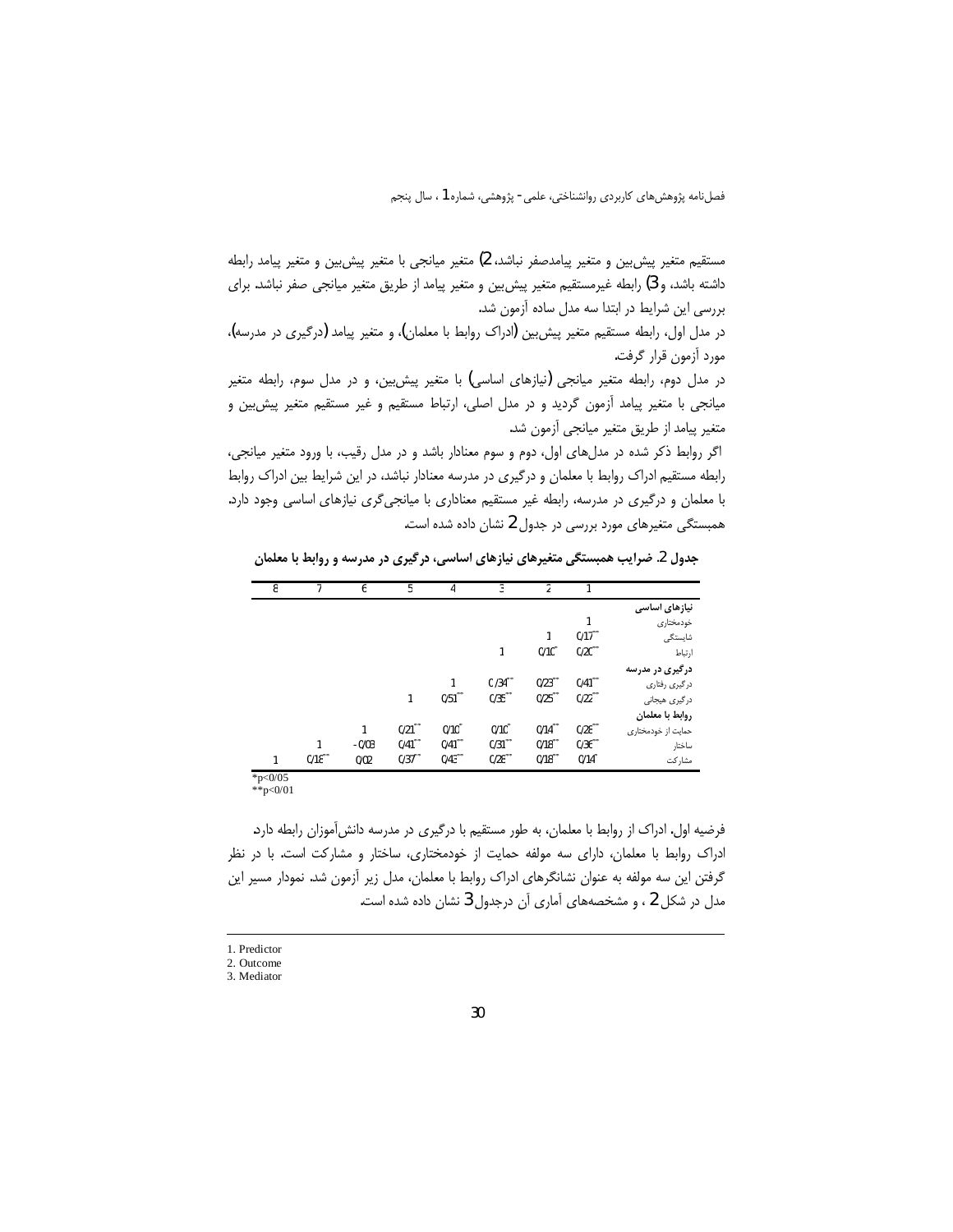

 **Ä|»{É̳{Á½Z¼¸ »Z]]YÁY{YÌ»Y{¼¿ .2¶°**

جدول 3. شاخصهای برازندگی مدل درگیری در مدرسه بر اساس ادراک روابط با معلمان

| <b>DMSE</b> | OET           | ACF  | GFI<br>$\sim$ $\sim$ |      | df  | Df | n.   | مدں                          |
|-------------|---------------|------|----------------------|------|-----|----|------|------------------------------|
| 0/034       | חמור<br>V/ 77 | 0/99 |                      | 0/26 | 1/8 |    | 7/41 | اول<br>صىه<br>$\overline{a}$ |

نتايج اين جدول نشان مىدهد نسبت مجذور كاى به درجه آزادى از 2 كمتر است (1/8). شاخصهاى AGFI ,GFI و CFI برازش خوب مدل با دادهها را نشان مىدهند. ريشه دوم واريانس خطاي تقريب RMSEA)، برابر با 0/034 و از حد بالای آن کوچکتر است. بنابراین، رابطه مستقیم ادراک روابط با معلمان و درگیری در مدرسه معنادار است.

فرضیه دوم. نیازهای اساسی روانشناختی دانش آموزان با درگیری در مدرسه آنها، رابطه مستقیم و معنادار دارد. برای هریک از نیازهای اساسی، سه گویه که دارای بیشترین بار عاملی روی مقیاس مربوط به آن هستند، به عنوان نشانگر در نظر گرفته شدند.



.<br>شکل 3. نمودار مسیر رابطه مستقیم نیازهای اساسی و درگیری در مدرسه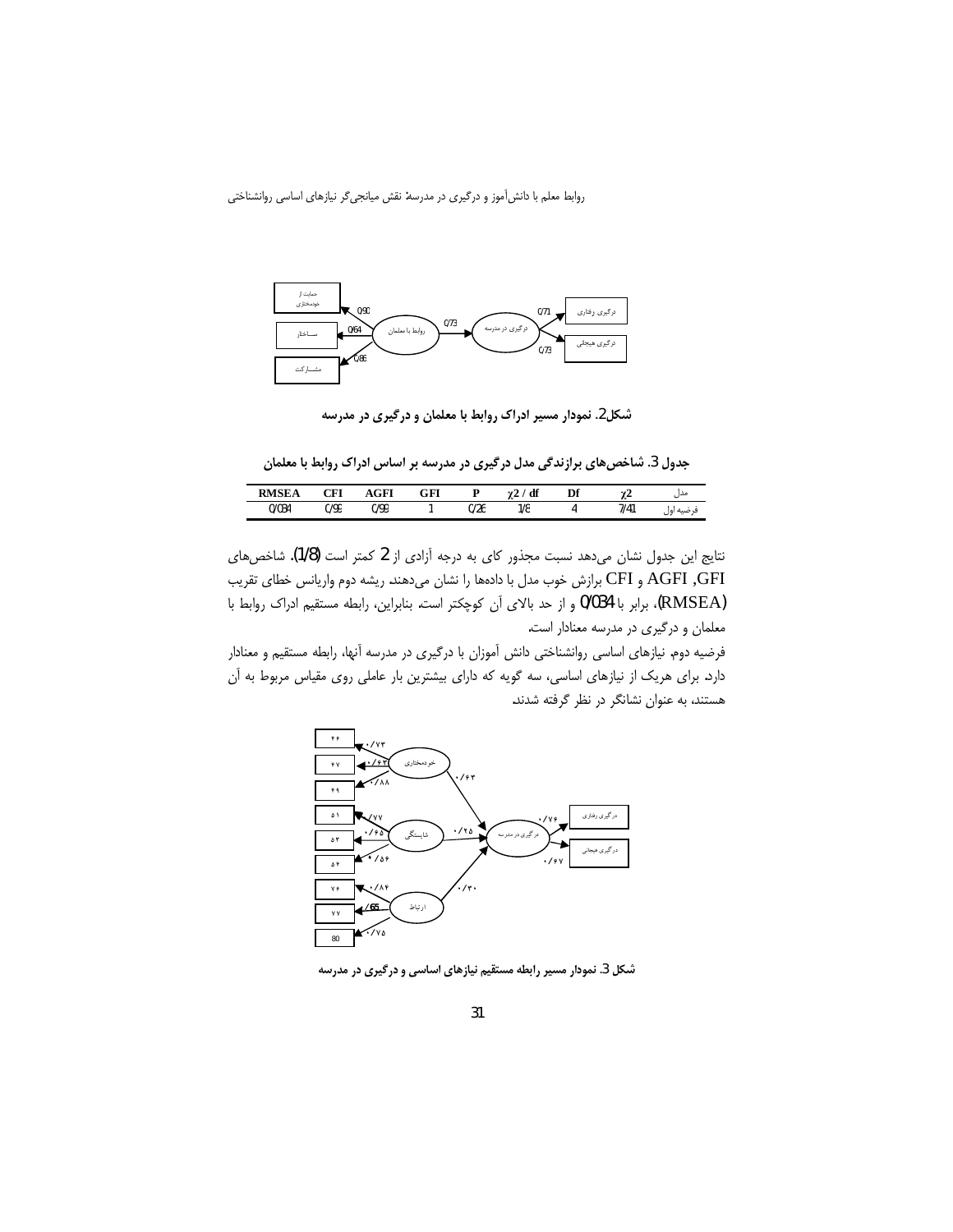جدول 4. شاخص های برازندگی مدل رابطه مستقیم نیازهای اساسی و درگیری در مدرسه

| <b>DAIGE</b><br>Δ | וסי<br>◡▴+ | ŦП   | GFI  |      | ' di<br>$\sim$ | Df | $\overline{ }$<br>$\sim$ | مدا       |
|-------------------|------------|------|------|------|----------------|----|--------------------------|-----------|
| 0/02              | 0/96       | 0/96 | 0/98 | 0/01 | 1/3            | 38 | $F^{\prime}$<br>50/Z3    | فرصيه دوم |

فرضیه سوم. ادراک از روابط با معلمان، با نیازهای اساسی روانشناختی دانش آموزان (شایستگی، خودمختاری و ارتباط)، به طور مستقیم مرتبط است.



شکل 4. نمودار مسیر رابطه مستقیم ادراک روابط با معلمان و نیازهای اساسی

جدول 5. شاخص های برازندگی مدل رابطه مستقیم ادراک روابط با معلمان و نیازهای اساسی

| DMCE<br>ĿА | $\cap$ FI | GFI  | GFI  |       | df<br>---<br>$\sim$ | Пf<br>IJ1 | mø<br>. .<br>$\sim$ | مدا                                   |
|------------|-----------|------|------|-------|---------------------|-----------|---------------------|---------------------------------------|
| 0/035      | 0/94      | 0/95 | 0/97 | 0/001 | 70                  | ◡         | 98                  | ف صنه سوم<br>$\overline{\phantom{a}}$ |

نتایج این جدول نشان میدهد که رابطه نیازهای اساسی روانشناختی و ادراک روابط با معلمان، معنادار می باشد. به دلیل رابطه نیازهای اساسی روانشناختی و درگیری در مدرسه، در مدل رقیب، رابطه نیازهای اساسی روانشناختی و ادراک از روابط با معلمان به عنوان متغیرهای برونزا، با درگیری در مدرسه آزمون شد. اگر در این مدل که در آن نقش نیازهای اساسی روانشناختی تغییر کرده است، روابط با معلمان معناداری رابطه خود با درگیری در مدرسه را از دست دهد، اطمینان به نقش میانجی گری ادراک نیازهای اساسی بین ادراک از روابط با معلمان و درگیری در مدرسه بیشتر میشود.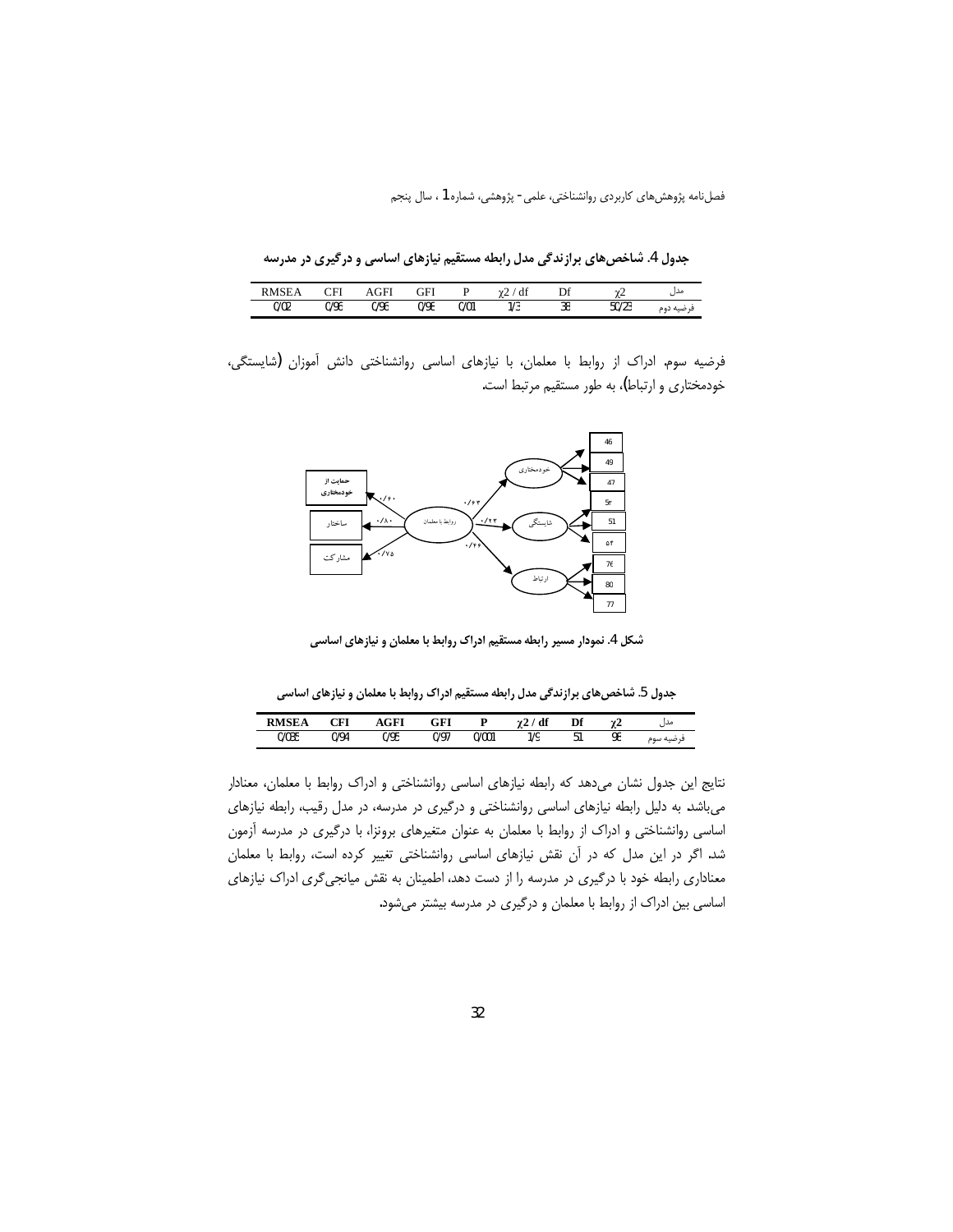

شکل 5. نمودار مسیر رابطه مستقیم نیازهای اساسی روانشناختی و ادراک از روابط با معلمان با درگیری در مدرسه

مطابق مدل، ضرایب مسیر بین ادراک از روابط با معلمان و درگیری در مدرسه (0/08) از لحاظ آماری معنادار نیست. معنادار نبودن این روابط نشان میدهد، در مدلی که نیازهای اساسی روانشناختی در کنار ادراک از روابط با معلمان قرار دارد، رابطه ادراک از روابط با معلمان و درگیری در مدرسه معنادار نیست.

جدول 6. شاخصهای برازندگی مدل درگیری در مدرسه بر اساس ادراک از روابط با معلمان و نیازهای اساسی

| <b>RMSE</b><br>iЕA | CFI  | GFI  | GFI  | 2/df                           | Df              |       | مدل                |
|--------------------|------|------|------|--------------------------------|-----------------|-------|--------------------|
| 0/045              | 0/90 | 0/95 | 0/94 | $\sim$ $\sim$<br>$\mathcal{L}$ | . .<br>$\sigma$ | 187/5 | ×<br>حدا<br>ں رٿيب |

فرضیه چهارم. نیازهای اساسی روانشناختی بین ادراک دانش آموزان از روابط با معلمان و درگیری در مدرسه، نقش میانجیگری دارد.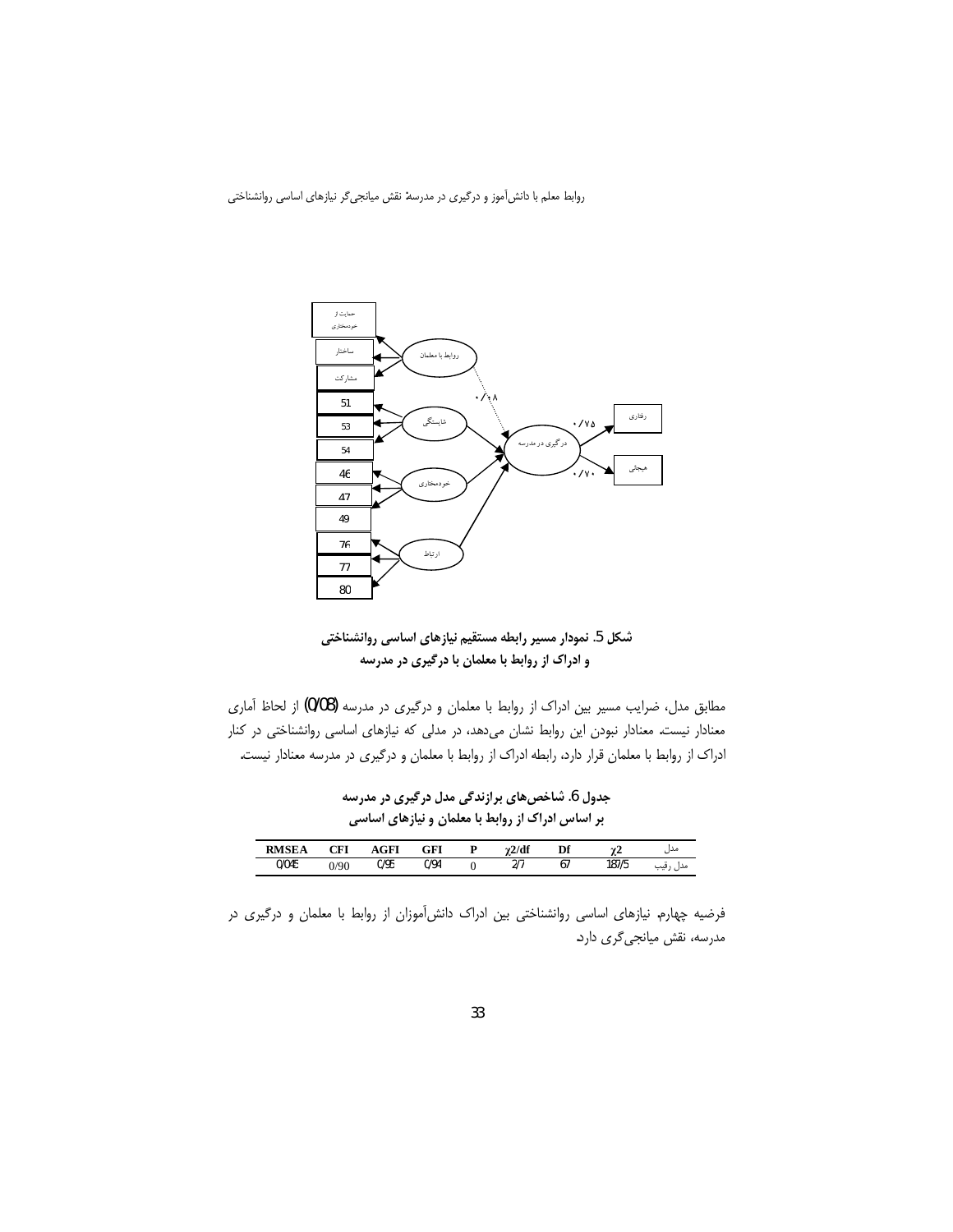

شکل 6. نمودار مسیر درگیری در مدرسه بر اساس ادراک از روابط با معلمان با میانجی گری نیازهای اساسی

جدول 7. شاخصهای برازندگی مدل درگیری در مدرسه بر اساس ادراک از روابط با معلمان با میانجی گری نیازهای اساسی

| <b>RMSE</b> | CEI<br>∪rı | AGFI | $\alpha$ et<br>եք |       | df  | Г¥<br>ш | A£<br>. . | مدں                                     |
|-------------|------------|------|-------------------|-------|-----|---------|-----------|-----------------------------------------|
| 0/027       | 0/95       | 0/95 | 0/96              | 0/001 | 1/6 | 70      | 112/19    | ی صنه<br>フパ<br>$\overline{\phantom{a}}$ |

شاخصهای این مدل، برازندگی خوب مدل با داده ها را نشان میدهند. مجذور همبستگی چند گانه (R<sup>2</sup>) برای این مدل برابر 0/45 است که نشان میدهد تقریبا 45 درصد واریانس درگیری در مدرسه، بر اساس ادراک روابط با معلمان و نیازهای اساسی روانشناختی تبیین میشود. شاخص روایی متقاطع مورد انتظار (ECVI)، مدل برابر با 0/16 و كمتر از مقدار اين شاخص براي مدل اشباع شده (ECVI)، 0/26) است. ضرایب مسیر بین نیازهای اساسی روانشناختی و درگیری در مدرسه معنادار هستند. ضریب مسیر مستقیم روابط با معلمان و درگیری در مدرسه نیز معنادار نیست. شاخص های برازش این مدل نشان می-دهد که مدل اصلی در مقایسه با مدلی که در آن نیازهای اساسی روانشناختی نقش میانجیگری ندارد، از برازش بهتری برخوردار است.

# بحث و نتيجه گيري

همانطور که نتایج آزمون فرضیههای اول تا سوم نشان میدهد، متغیر نیازهای اساسی روانشناختی می-تواند بین ادراک روابط با معلمان و درگیری دانش[موزان در مدرسه نقش میانجیگر داشته باشد (بر اساس ملاكـهاي شروت و بالگر، 2002). مطابق نتايج حاصل از آزمون فرضيه اول، بين ادراک روابط با معلمان و درگیری دانش آموزان در مدرسه رابطه وجود دارد. نتایج آزمون فرضیه دوم نیز نشان داد که ادراک دانش آموزان از برآورده شدن نیازهای اساسی، با درگیری در مدرسه رابطه دارد و سرانجام اَزمون فرضیه سوم نیز رابطه معنادار ادراک دانش آموزان از روابط با معلمان و نیازهای اساسی را تایید نمود. بنابراین، شرایط مناسبی برای آزمون فرضیه نهایی فراهم شد. با این وجود، برای ایجاد اطمینان بیشتر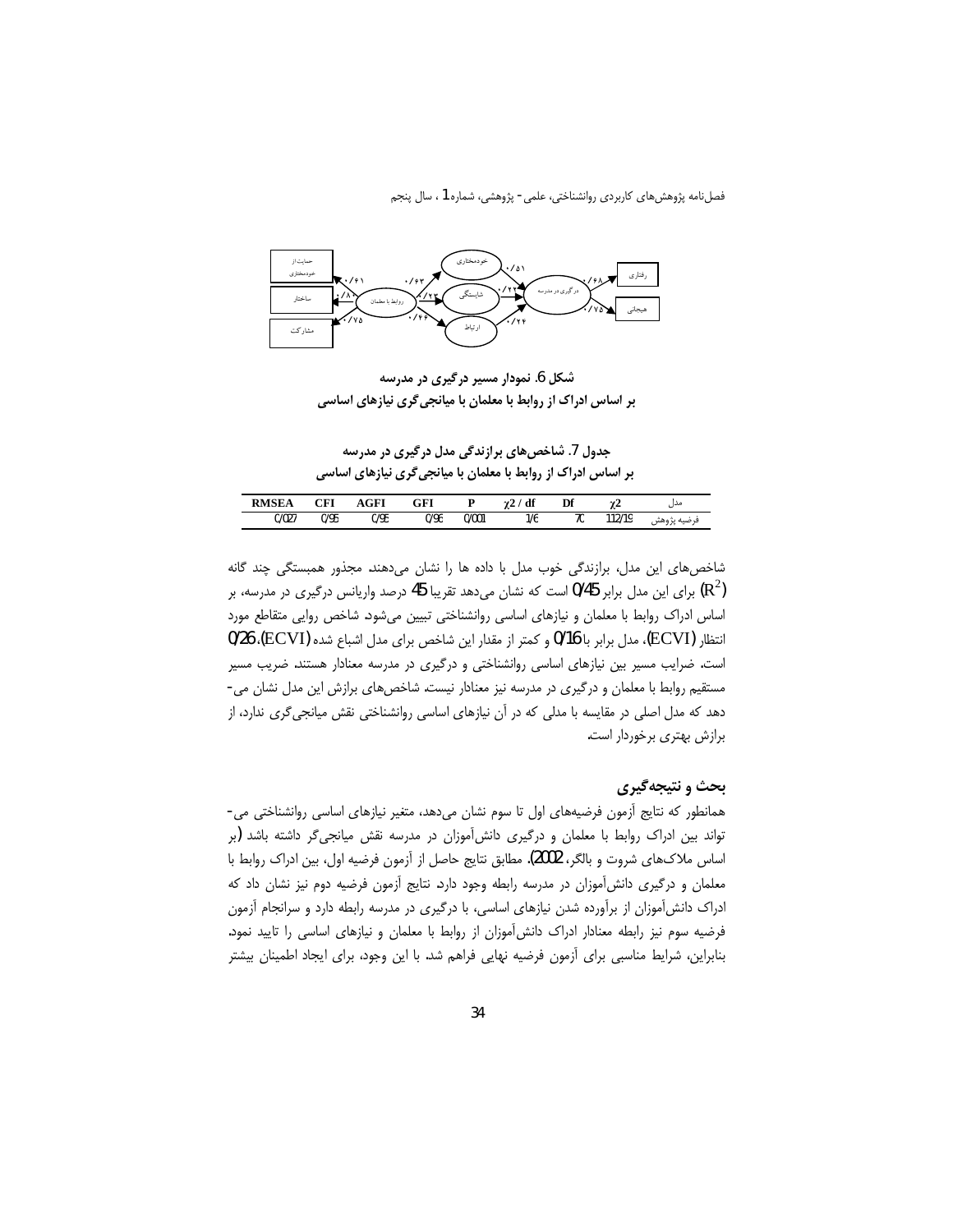نسبت به پذیرش نیازهای اساسی به عنوان متغیر میانجی، در یک مدل رقیب، رابطه مستقیم نیازهای اساسی با درگیری دانش آموزان در مدرسه، در کنار سایر متغیرهای برون;ا مورد آزمون قرار گرفت. در این مدل، رابطه ادراک روابط با معلمان و درگیری معناداری خود را از دست داد، و به این ترتیب اطمینان به نقش میانجی گر نیازهای اساسی روانشناختی، بین ادراک روابط با معلمان و درگیری در مدرسه بیشتر شد. نتايج آزمون اين مدل نيز نقش ميانجيگر نيازهاي اساسي روانشناختي را تاييد كرد.

در مدل نهایی، رابطه مستقیم و غیر مستقیم ادراک دانش آموزان از روابط با معلمان و درگیری در مدرسه آزمون شد. نتايج آزمون اين مدل نشان داد كه رابطه مستقيم ادراك دانش آموزان از روابط با معلمان و درگیری در مدرسه معنادار نیست، اما رابطه غیرمستقیم این دو متغیر که از طریق نیازهای اساسی میانجیگری میشود، معنادار است. بنابراین، مطابق نتایج حاصل از آزمون مدل نهایی و مدل رقیب، نیازهای اساسی، بین روابط با معلمان و درگیری در مدرسه نقش میانجیگری دارد. مدل درگیری در مدرسه بر اساس ادراک روابط با معلمان، با میانجیگری نیازهای اساسی، 45 درصد واریانس درگیری در مدرسه را پیش بینی کرد.

نتايج اين مطالعه نشان مى دهد كه درگيرى دانش آموزان در يادگيرى، به بازنمايي آنها از مدرسه به عنوان مکانی برای براًورده شدن نیازهای اساسی بستگی دارد. روابطی که در محیط مدرسه بین دانش-آموزان با دیگر اعضای مدرسه به وجود میأید، به شکل *گ*یری این بازنمایی کمک میکند. وقتی که نیازهای تحولی دانش آموزان در این روابط برآورده شود، آنها به تکالیف درسی توجه بیشتری نشان می-دهند، به انجام تكاليفشان علاقمند مىشوند و در مدرسه اضطراب و نگرانى كمترى تجربه مىكنند. اين يافته با نتايج مطالعاتي كه نشان مىدهند برأورده شدن نيازهاى تحولى دانش[موزان سهم زيادى در ایجاد ییامدهای مثبت تحصیلی دارد، هماهنگ است.

در دوره نوجوانی، جستجو برای ایجاد روابط با همسالان و بزرگسالانی غیر از والدین و برآورده کردن نیازهای اساسی افزایش مییابد (زیمرجمبک و کولینز<sup>1</sup>، 2003). روابطی که بتوانند نیاز خودمختاری، ارتباط و شایستگی نوجوانان را برآورده کنند، بر پیشرفت و درگیری نوجوانان در مدرسه بسیار موثر هستند. ناتوانی مدارس در برأوردن این نیازها تا حد زیادی علت افزایش شکست تحصیلی و ترک تحصیل دانش[موزان است (رزر<sup>2</sup> و همکاران، 2000). یکی از منابع موثر بر حمایت از نیازهای تحولی دانش[موزان نوجوان، روابط با معلمان است. حمايت معلمان از دانش[موزان همواره با عملكرد و انگيزش (اسکینر و همکاران، 1998)، و نیز با پیشرفت تحصیلی و موفقیت دانشآموزان در مدرسه، روابط مثبتی نشان داده است (استرمن، 2000). ابعاد حمايت از خودمختارى، ساختار و مشاركت در روابط معلمان با دانش آموزان، در چندین پژوهش مورد بررسی قرار گرفته است و تاثیر مثبت این ابعاد بر نیازهای اساسی

 $\overline{\phantom{a}}$ 

<sup>1.</sup> Colins

<sup>2.</sup> Roeser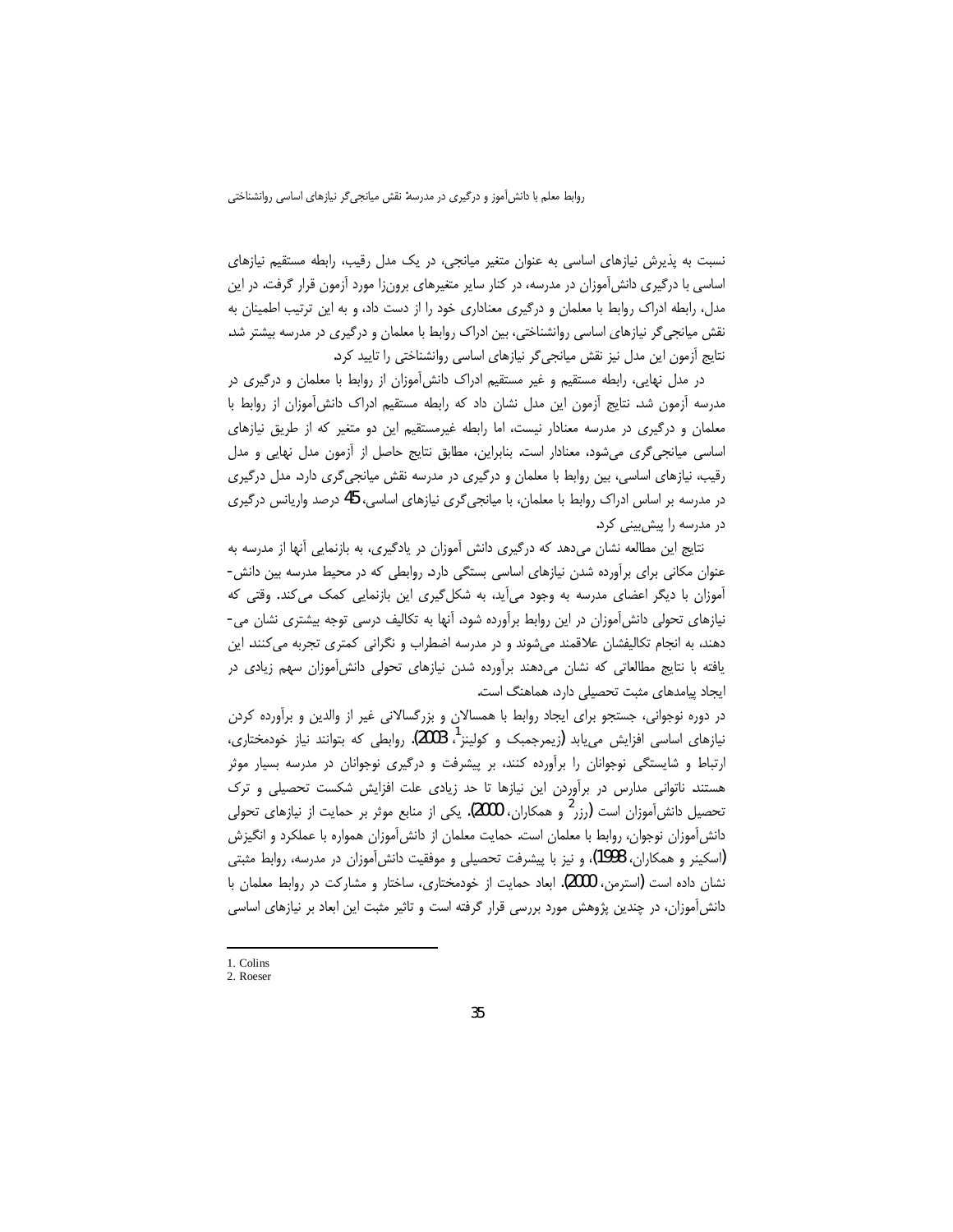و پیامدهای تحصیلی نشان داده شده است. یافتههای این پژوهش نیز نقش میانجی گر نیازهای اساسی، بین روابط با معلمان و درگیری در مدرسه را نشان می دهد و با مطالعات اسکینر و بلمونت (1993)، ریان و گرولنیک (1986)، تیلور و انتامانیس (2007)، استاندج و همکاران (2006) و ون ریزن و همکاران (2007)، هماهنگ است.

مدل نهایی این پژوهش نشان میدهد، بین خودمختاری و درگیری در مدرسه رابطه معناداری وجود دارد. مطابق نظر دسی و ریان (2000)، نقش تجربه خودمختاری، در درونی سازی ارزش ها و هنجارهای اجتماعی و انجام تکالیف و فعالیتهایی که جالب نیستند، بیشتر از تجربه شایستگی و ارتباط است و نیاز به خودمختاری از اهمیت اساسی برخوردار است (دسی و ریان، 2000، 2008). رابطه درگیری در مدرسه و ارتباط نیز معنادار است. بر اساس نظریه خودتعیین گری، افراد ارزشها و هنجارهای کسانی را که با آنها روابط خوبی دارند، می پذیرند (ریو، 2002). اگر معلمان برای دانش[موزان ارزش قائل باشند و آنها را مورد توجه و حمایت قرار دهند، دانش آموزان با ارزشهای مورد نظر آنها همانندسازی بیشتری می کنند. رابطه درگیری در مدرسه و شایستگی نیز با ضریب استاندارد 0/22، معنادار است. رابطه مثبت و معنادار درگیری در مدرسه و نیازهای اساسی در پژوهش های ویگفیلد و همکاران (2006)، ون ریزین و همکاران (2007) و فرر و اسکینر (2003) نیز نشان داده شده است.

برای اینکه معلمان بتوانند فعالیتهای خود را با توجه به نیازهای اساسی دانش آموزان تنظیم کنند، وجود شرایط خاصی از جمله کاهش تعداد دانش آموزان در کلاس ضروری است. متاسفانه در اغلب مدارس کشور تعداد زیاد دانش آموزان در کلاس امکان تعامل کافی معلمان با دانش آموزان و در نظر گرفتن علایق یا ویژگیهای شخصیتی أنها برای بهینه کردن روش تدریس را دشوار میسازد. در این كلاسها، معلمان همه دانش آموزان را نمى شناسند و تنها دانش آموزانى كه از توانايى تحصيلى بالاترى برخوردار هستند، توجه و علاقه معلم را جلب می کنند. معلمان برای کنترل کلاس و ارایه مطالب درسی ناچار هستند قوانین جدی و انعطافناپذیری وضع کنند و برای تعیین سطح پیشرفت دانش آموزان تنها به نمره امتحان اکتفا کنند. برای بسیاری از دانش آموزان حرکت در چارچوب قوانین خشک و جدی کلاس و مدرسه در تضاد با نیاز خودمختاری قرار دارد. بسیاری از دانش آموزان با تخطی از قوانین کلاسی، توجه و علاقه معلمان را از دست میدهند. چنین دانش آموزانی از سوی معلمان طرد میشوند و از داشتن تحسین و تشویق معلمان محروم می گردند. دانش آموزانی که توسط معلمان طرد شدهاند، احساس بیگانگی و انزوا را در کلاس تجربه میکنند و نیاز آنها به ارتباط برآورده نمیشود. به همراه محرومیت از تشویق و توجه معلمان، احساس بی کفایتی و فقدان شایستگی نیز تجربه میشود. با از دست دادن این منابع انگیزشی (ارتباط، خودمختاری و شایستگی)، در روابط با معلمان، علاقه دانشآموزان به انجام تکالیف درسی و مشارکت در کلاس، کاهش می یابد. علاوهبراین، بسیاری از معلمان از نیازهای اساسی دانش آموزان اطلاعی ندارند و خود را تنها مسوول به اتمام رساندن کتاب درسی تا پایان ترم تحصیلی میدانند. به این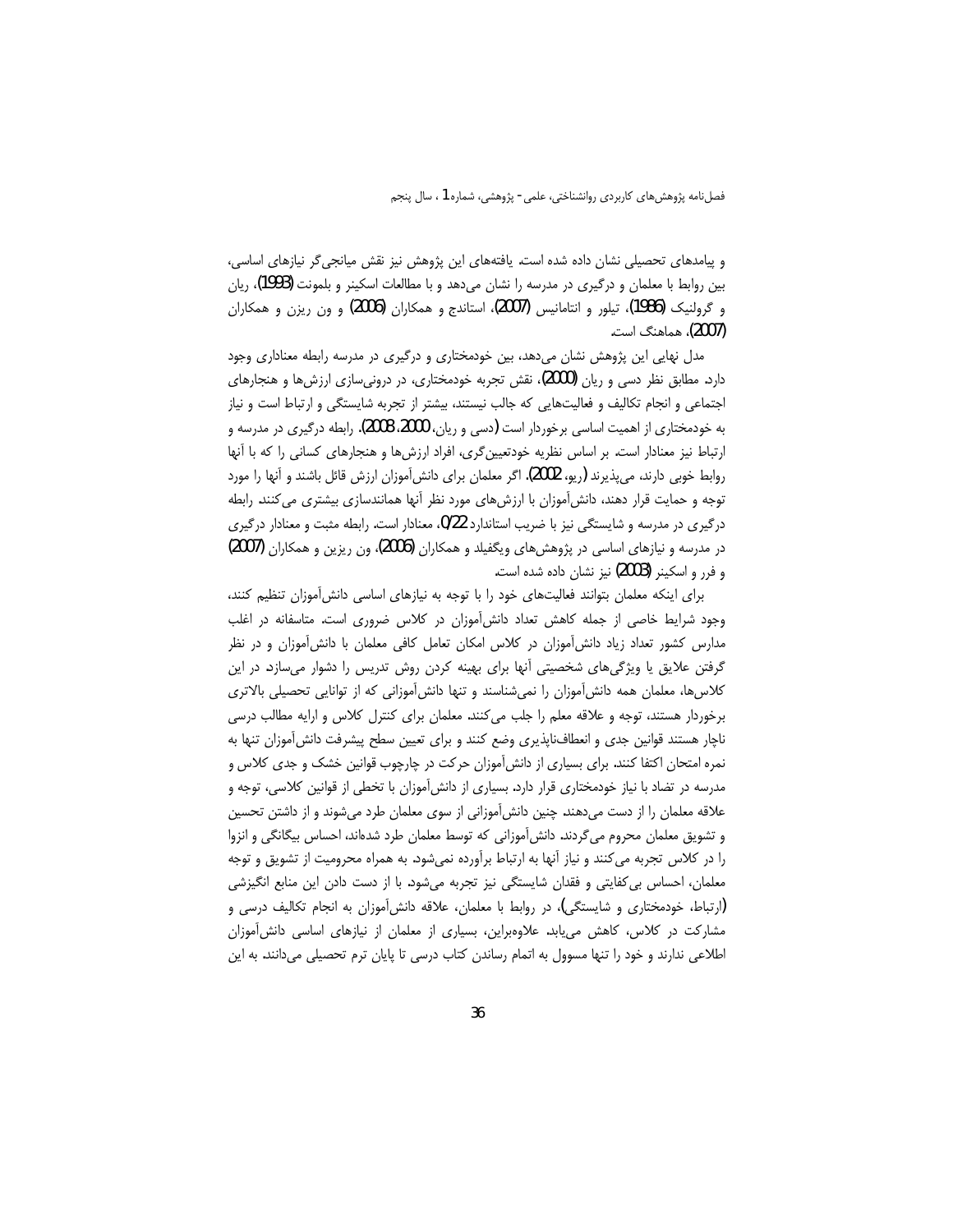معلمان باید اطلاعات کافی در مورد نیازهای اساسی و پیشایندهای این نیازها داده شود. این معلمان باید بیاموزند که کدامیک از اعمال و فعالیتهای آنها به ادراک خودمختاری، شایستگی و ارتباط از سوی دانش[موزان منجر خواهد شد. البته باید به این نکته توجه نمود که معلمانی از سلامت روانشناختی کافی برای توجه به نیازهای اساسی دانش آموزان برخوردار هستند که نیازهای اساسی خودشان برآورده شده ىاشد.

از محدودیتهای این پژوهش استفاده از گزارشهای دانش آموزان از کیفیت روابط معلمان با آنها است. مصاحبه با دانش آموزان و بررسی کیفیت این روابط از دیدگاه معلمان، با استفاده از روشهای مصاحبه و پرسشنامه دادههای غنیتری فراهم میکند. بنابراین، کاربرد روشهای دیگری برای گردآوری دادهها، مانند مصاحبه با معلمان در مورد کیفیت روابط با دانشآموزان و مشاهده درگیری رفتاری و هیجانی دانش آموزان در کلاس و مدرسه مفید است. همچنین پیشنهاد میشود که الگوی نظام خویشتن، برای بررسی دلایل افت تحصیلی دانش آموزان در شروع دوره راهنمایی و دبیرستان مورد استفاده قرار گیرد. تغییر روابط معلمان با دانش آموزان در آغاز دورههای تحصیلی جدید، بر ادراک دانش آموزان از برآورده شدن نیازهای اساسی و درگیری در مدرسه موثر است.

### منابع

الهام يور، حسين (1374). بررسي رابطه ساده و چندگانه تراكم كلاس، وضعيت اجتماعي - اقتصادي، جنسيت دانش[موزان و سابقه و تحصیلات آموزگاران با عملکرد تحصیلی. دانش آموزان پنجم ابتدایی شهر اهواز. *پژوهشکده استان خوزستان* 

پروین، لارنس، ای؛ جان، الیور، بی (1381). *شخصیت: نظریه و پژوهش، ت*رجمه محمد جعفر جوادی و پروین کدیور، تهران: نشر آىۂ

ریو، جان مارشال (1387)*. انگیزش و هیجان*. ترجمه: یحیی سید محمدی. تهران: نشر ویرایش

كمالي زارچ، محمود؛ كديور، پروين؛ قاضي طباطبايي، محمود؛ كيامنش، عليرضا (1385). نقش منابع اطلاعات خود-كارآمدي و ویژگیهای میانجی شخصی در خود-کارآمدی و عملکرد ریاضی. *مجله روانشناسی و علوم تربیتی،* سال سی و ششم، شماره 1و2، ص. 185-206

مهرابی;(ده هنرمند، مهناز؛ گلستانه، سید موسی؛ شهنی ییلاق، منیجه (1383). رابطه اثربخشی جمعی معلمان، ویژگیهای معلم، عملكرد قبلي رياضيات، وضعيت اجتماعي - اقتصادي، جنسيت و قوميت دانشآموزان با عملكرد بعدي رياضيات آنان در پایه چهارم مقطع ابتدایی اهواز. *مجله علوم تربیتی و روانشناسی دانشگاه شهید چمران اهواز.* دوره سوم، سال یازدهم، شمارەھاي 43 ص. 82-59

هومن، حيدرعلي (1384). *مدل يابي معادلات ساختاري با كاربرد نرم|فزار ليزرل*. تهران: انتشارات سمت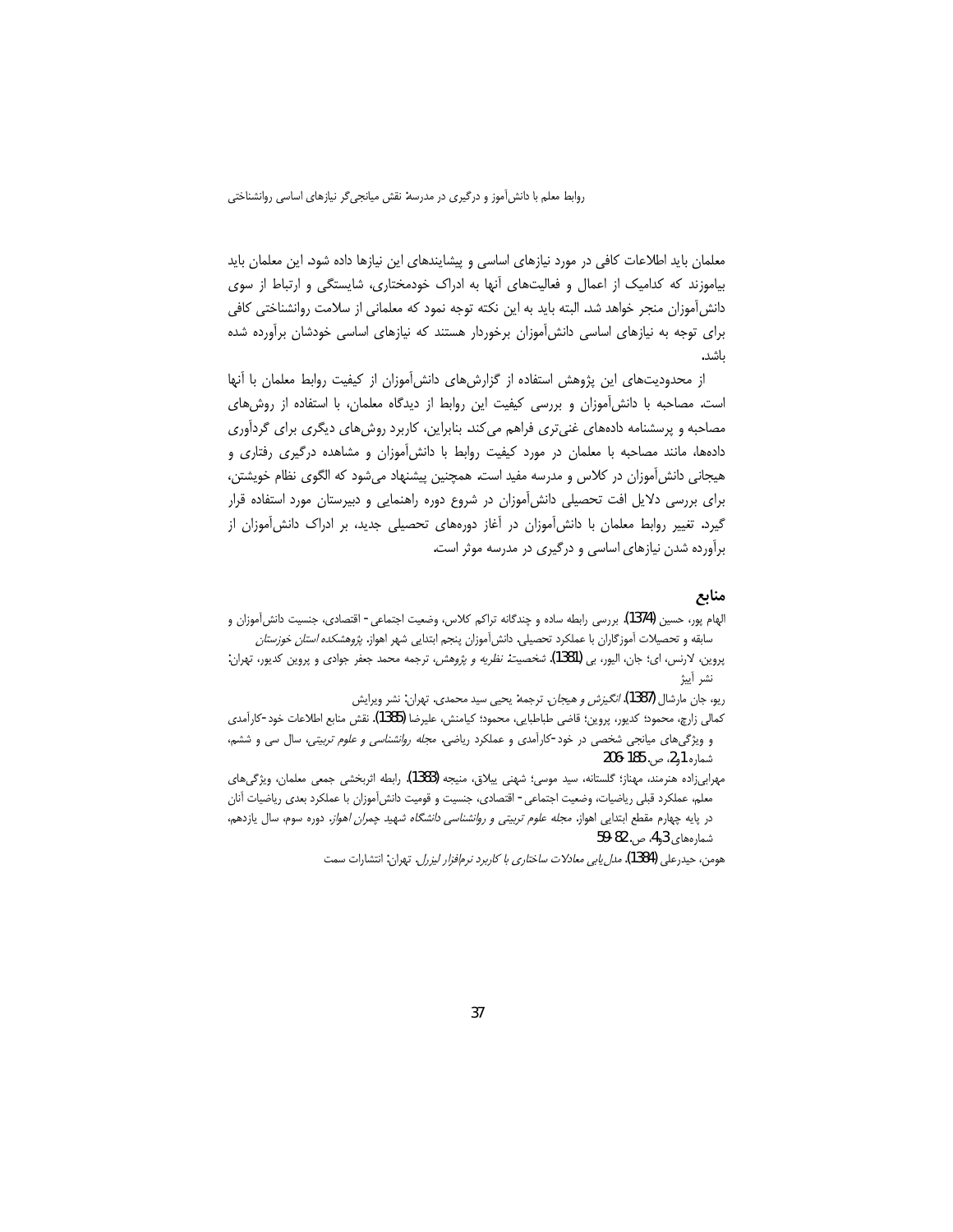#### **Reference**

- Assor, A., Kaplan, H., Kanat-Maymon, Y., & Roth, G.(2005). Directly controlling teacher behaviors as predictors of poor motivation and engagement in girls and boys: The role of anger and anxiety. Learning and Instruction, 15, 397-413.
- Belmont, M., Skinner, E. A., Wellborn, J., & Connell, J. P.(1992). Teacher as social context (TASC): Two measures of teacher provision of involvement, structure, and autonomy support: Student report measure. Technical Report, University of Rochester, Rochester, NY.
- Black, A. E., & Deci, E. L.(2000). The effects of instructors' autonomy support and students' autonomous motivation on learning organic chemistry: A selfdetermination theory perspective. Science Education, 84, 740-756.
- Brophy, J.(2004). Motivating Students to Learn. Lawrence Erlbaum Associates, Inc.
- Connell, J. P.(1990). Context, self, and action: A motivational analysis of selfsystem processes across the life-span. In D. Cicchetti & M. Beeghly (Eds.), The self in transition: From infancy to childhood (pp. 61–97). Chicago: University of Chicago Press.
- Connell, J. P., & Wellborn, J. G. (1991). Competence, autonomy and relatedness: A motivational analysis of self-system processes. In M. Gunnar & L. A. Sroufe (Eds.), Minnesota Symposium on Child Psychology: Self processes and development(Vol. 23, pp. 43-77). Chicago: University of Chicago Press.
- Deci, E. L., Nezlek, J., & Sheinman, L.(1981). Characteristics of the reward and intrinsic motivation of the reward. Journal of Personality and Social Psychology,  $40, 1-10.$
- Deci, E. L., & Ryan, R. M.(1987). The support of autonomy and the control of behavior. Journal of Personality and Social Psychology, 53, 1024-10371.
- Deci, E. L., & Ryan, R. M.(2000). The "what" and "why" of goal pursuits: Human needs and the self-determination of behavior. Psychological Inquiry, 11, 227-268.
- Deci, E. L., Ryan, R. M., Gagné, M., Leone, D. R., Usunov, J., & Kornazheva, B. P.(2001). Need satisfaction, motivation, and well-being in the work organizations of a former Eastern Bloc country. Personality and Social Psychology Bulletin, 27,930-942.
- Deci, E. L., & Ryan, R. M. (2008). Self-determination theory: A macro theory of human motivation, development, and health. Canadian Psychology, 49, 182–185.
- Finn, J. D., & Rock, D. A. (1997). Academic success among students at risk for school failure. Journal of Applied Psychology, 82, 221-234.
- Fredricks, J., Blumenfeld, P., & Paris, A.(2004). School engagement: Potential of the concept, state of the evidence. Review of Educational Research, 74, 59-109.
- Furrer, C., & Skinner, E. A.(2003). Sense of relatedness as a factor in children's academic engagement and performance. Journal of Educational Psychology, 95, 148-162.
- Goudas, M., Biddle, S., & Fox, K.(1994). Perceived locus of causality, goal orientation, and perceived competence in school physical education classes. British Journal of Education Psychology, 64, 453-463.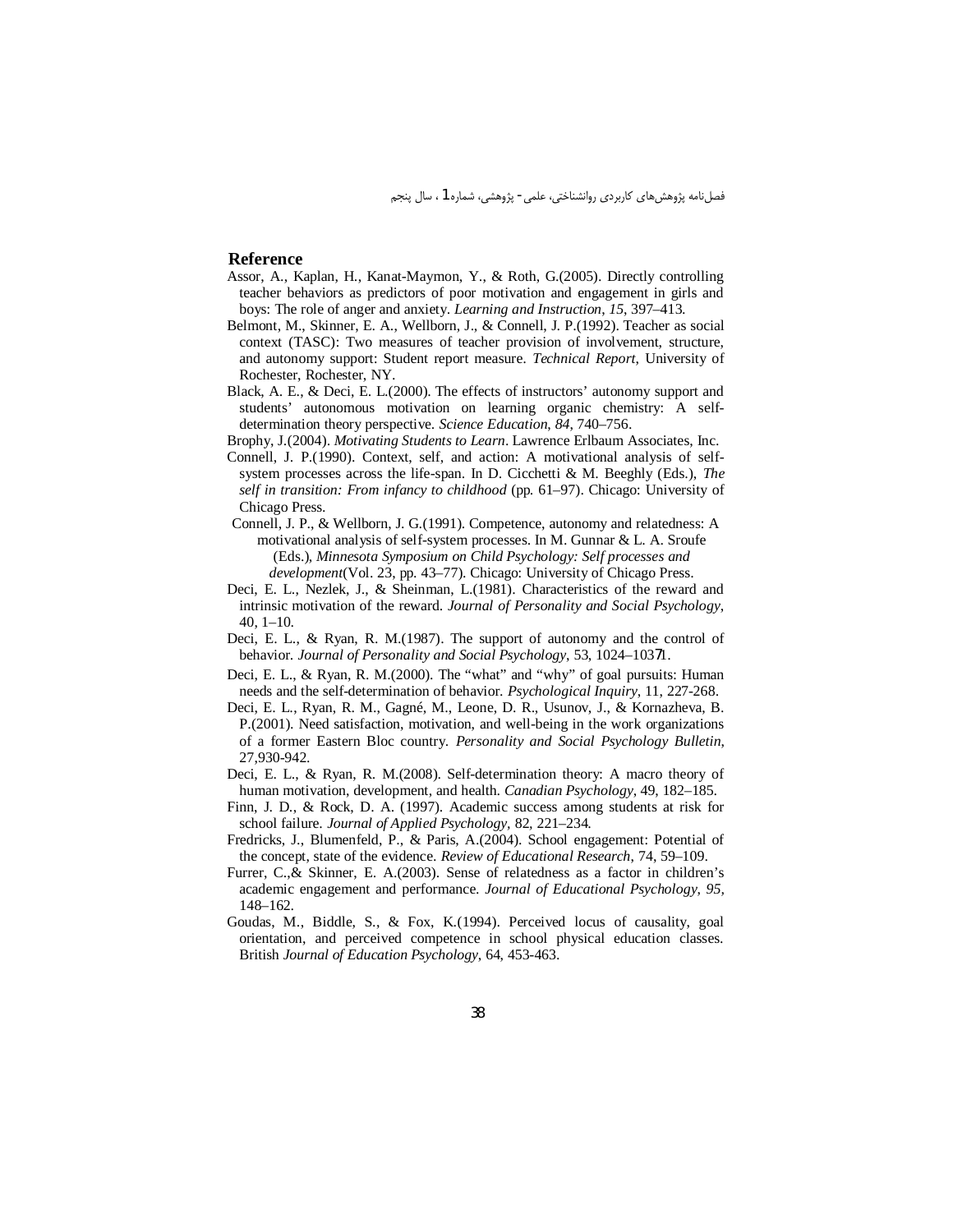Harter, S.(1982). The perceived competence scale for children. Child Development, 53, 87 - 97.

- Johnson, D. W., Johnson, R. T., Buckman, L. A., & Richards, P. S.(1985). The effect of prolonged implementation of cooperative learning on social support within the classroom. Journal of Psychology, 119, 405-411.
- Jang, H., & Jeon, S. (2008). Issues in autonomy support and structure: Understanding their relationship. Symposium paper presented to at annual meeting of the American Educational Research Association, New York.
- Osterman, K. F. (2000). Students' need for belonging in the school community. Review of Educational Research, 70, 323-367.
- Reeve, J. (2002). Self-determination theory applied to educational setting. In E. L. Deci, & R. M. Ryan (Eds.), Handbook of self-determination research (pp. 183-203). Rochester, NY: University of Rochester Press.
- Roeser, R. W., Eccles, J. S., & Sameroff, A. J.(2000). School as a context of early adolescents' academic and social-emotional development: A summary of research findings. The Elementary School Journal, 100, 443-471.
- Rudolph, K. D., Lambert, S. F., Clark, A. G., & Kurlakowsky, K. D. (2001). Negotiating the transition to middle school: The role of self-regulatory processes. Child Development, 72, 929-946.
- Ryan, R. M., & Grolnick, W. S.(1986). Origins and pawns in the classroom: Self reports and projective assessments of individual differences in children's perceptions. Journal of Personality and Social Psychology, 50, 550–558.
- Shrout, P. E., & Bolger, N. (2002). Mediation in experimental and non experimental studies: New procedures and recommendations. *Psychological Methods*, 7, 422– 445.
- Skinner, E. A.(1995). Perceived control, motivation, and coping. Newbury Park, CA: Sage.
- Skinner, E. A. & Edge, K.(2002). Handbook of self determination Theory: Extension and applications. Rochester, NY: University of Rochester Press.
- Skinner, E., Johnson, S., & synder, T.(2005). Six Dimensions of parenting: A motivational model. Parenting: Science and Practice, 5 175-235.
- Skinner, E. A., & Belmont, M. J.(1993). Motivation in the classroom: Reciprocal effects of teacher behavior and student engagement across the school year. Journal of Educational Psychology, 85(4), 571–581.
- Skinner, E. A., Zimmer-Gembeck, M. J., & Connell, J. P. (1998). Individual differences and the development of perceived control. Monographs of the Society of Research in Child Development, 63 (2–3, Whole No. 204).
- Skinner, E. A.(1998). Motivation and self-regulation across the life span :Commentary strategies for studying social influences on motivation(pp. 216-234). Cambridge: New York.
- Skinner, E. A, Kindermann, T. A., Connell, J. P., & Wellborn, J. G.(2008). Engagement and disaffection as organizational constructs in the dynamics of motivational development. New York: Routledge.